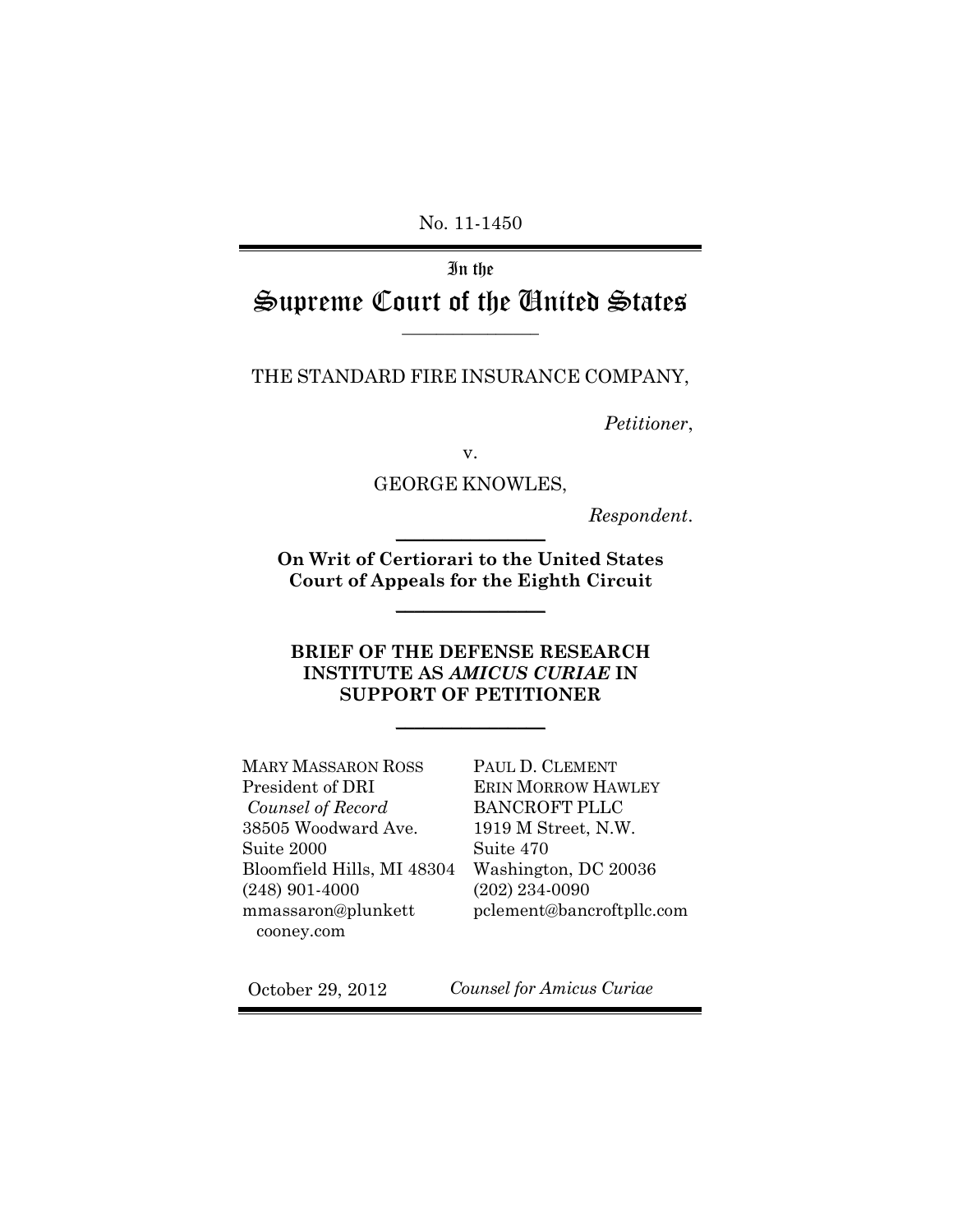## **TABLE OF CONTENTS**

| INTEREST OF AMICUS CURIAE DRI  1                                                                                                                                                                  |  |  |  |  |  |  |
|---------------------------------------------------------------------------------------------------------------------------------------------------------------------------------------------------|--|--|--|--|--|--|
|                                                                                                                                                                                                   |  |  |  |  |  |  |
|                                                                                                                                                                                                   |  |  |  |  |  |  |
| Whatever Its Effect In An Individual<br>L<br>Action, A Damages "Stipulation" Cannot<br>Preclude Removal In The Class Context 7                                                                    |  |  |  |  |  |  |
| The District Court's Conclusion that<br>A.<br>the Named Plaintiff's Damages<br><b>Stipulation Binds Absent Class</b><br>Members in a Putative Class Action<br>Conflicts with this Court's Holding |  |  |  |  |  |  |
| Allowing CAFA-Defeating Damages<br>В.<br>Stipulations Would Also Distort the<br>Class-Action Device Generally and<br>the Opt-Out Process in Particular 19                                         |  |  |  |  |  |  |
| C. To Enforce Damage Stipulations<br>Would Invite Collateral Attacks that<br>Would Further Undermine the<br>Underlying Purposes of the Class                                                      |  |  |  |  |  |  |
|                                                                                                                                                                                                   |  |  |  |  |  |  |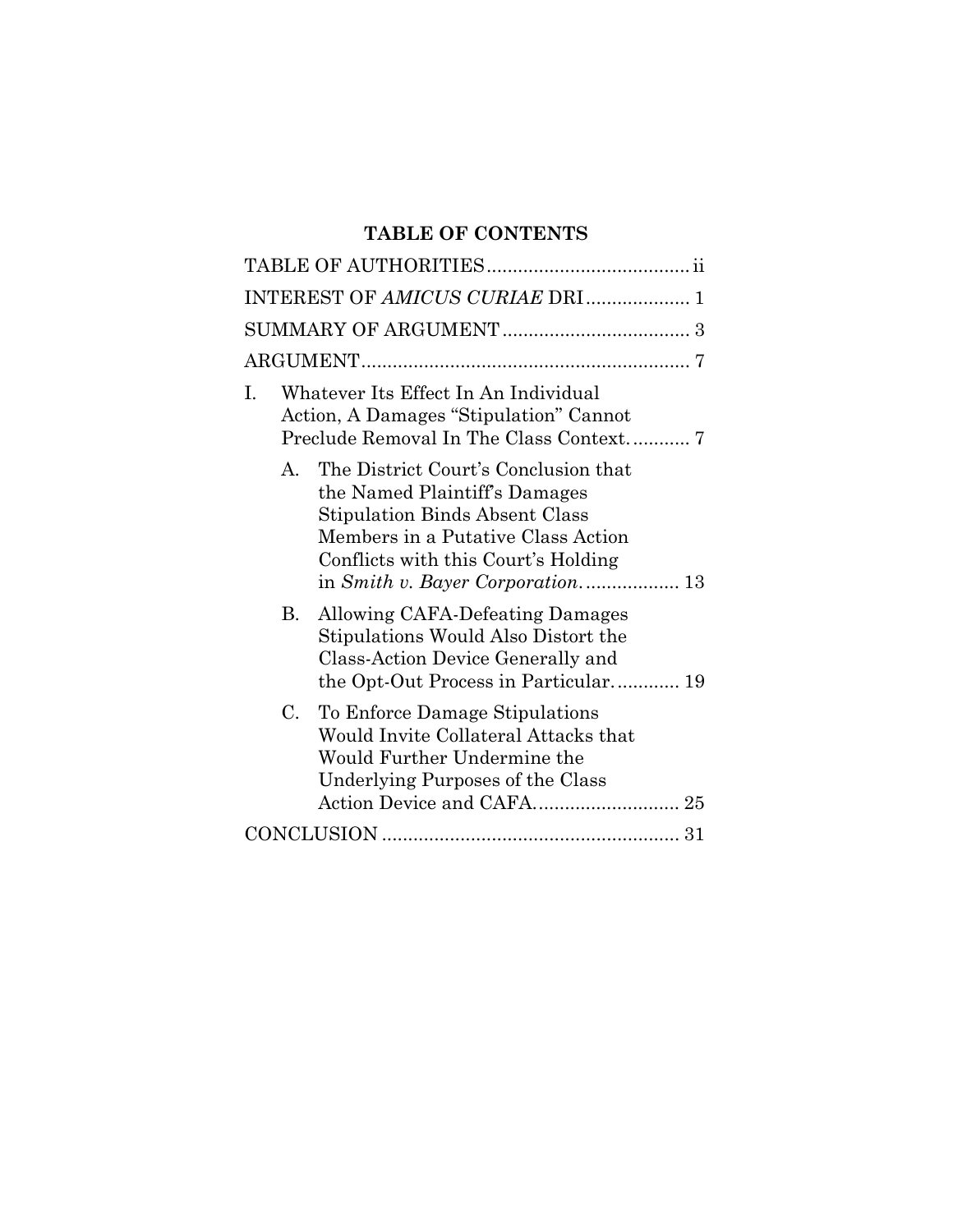## **TABLE OF AUTHORITIES**

## **Cases**

| 1994 Exxon Chem. Fire v. Berry,                                       |
|-----------------------------------------------------------------------|
| Allison v. Citgo Petroleum Corp.,                                     |
| Amchem Prods., Inc. v. Windsor,<br>521 U.S. 591 (1997) 15, 22, 23, 26 |
| American Pipe & Constr. Co. v. Utah,                                  |
| Amoche v. Guarantee Trust Life Ins. Co.,                              |
| Anglin v. Bristol-Myers Squibb Co.,<br>No. 12-60-GPM, 2012 WL 1268143 |
| AT&T Mobility LLC v. Concepcion,                                      |
| Bell v. Hershey Co.,<br>557 F.3d 953 (8th Cir. 2009)  10              |
| Blomberg v. Service Corp. Int'l,<br>639 F.3d 761 (7th Cir. 2011)  10  |
| Burns v. Windsor Ins. Co.,                                            |
| Caterpillar Inc. v. Williams,                                         |
| Cooper v. Fed. Reserve Bank of Richmond,                              |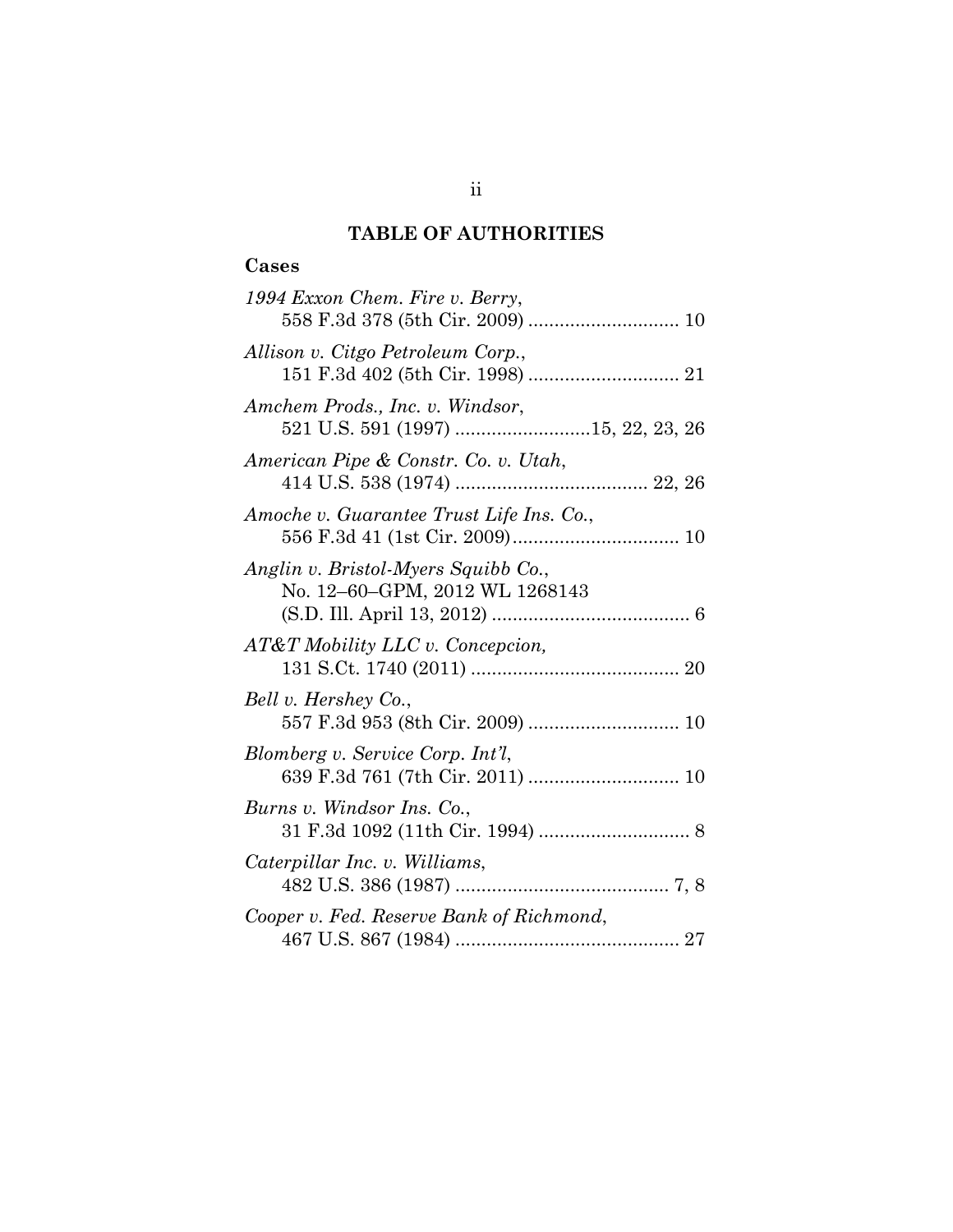| De Aguilar v. Boeing Co.,<br>47 F.3d 1404 (5th Cir. 1995)  8, 9, 10, 11 |
|-------------------------------------------------------------------------|
| Dow Chemical Co. v. Stephenson,                                         |
| E. Tex. Motor Freight Sys. Inc. v. Rodriguez,                           |
| Ehrheart v. Verizon Wireless,<br>609 F.3d 590 (3rd Cir. 2010)  26       |
| Epstein v. MCA, Inc.,                                                   |
| Freeman v. Blue Ridge Paper Prods., Inc.,                               |
| Gen. Tel. Co. of Sw. v. Falcon,                                         |
| <i>Gonzales v. Cassidy,</i>                                             |
| Hansberry v. Lee,                                                       |
| Hege v. Aegon USA, LLC,                                                 |
| Holmes Group, Inc. v. Vornado Air Circulation                           |
| In re Asbestos Litig.,                                                  |
| In re Diet Drugs Prods. Liab. Litig.,                                   |
| In re Shell Oil Co.,<br>970 F.2d 355 (7th Cir. 1992)  9, 11             |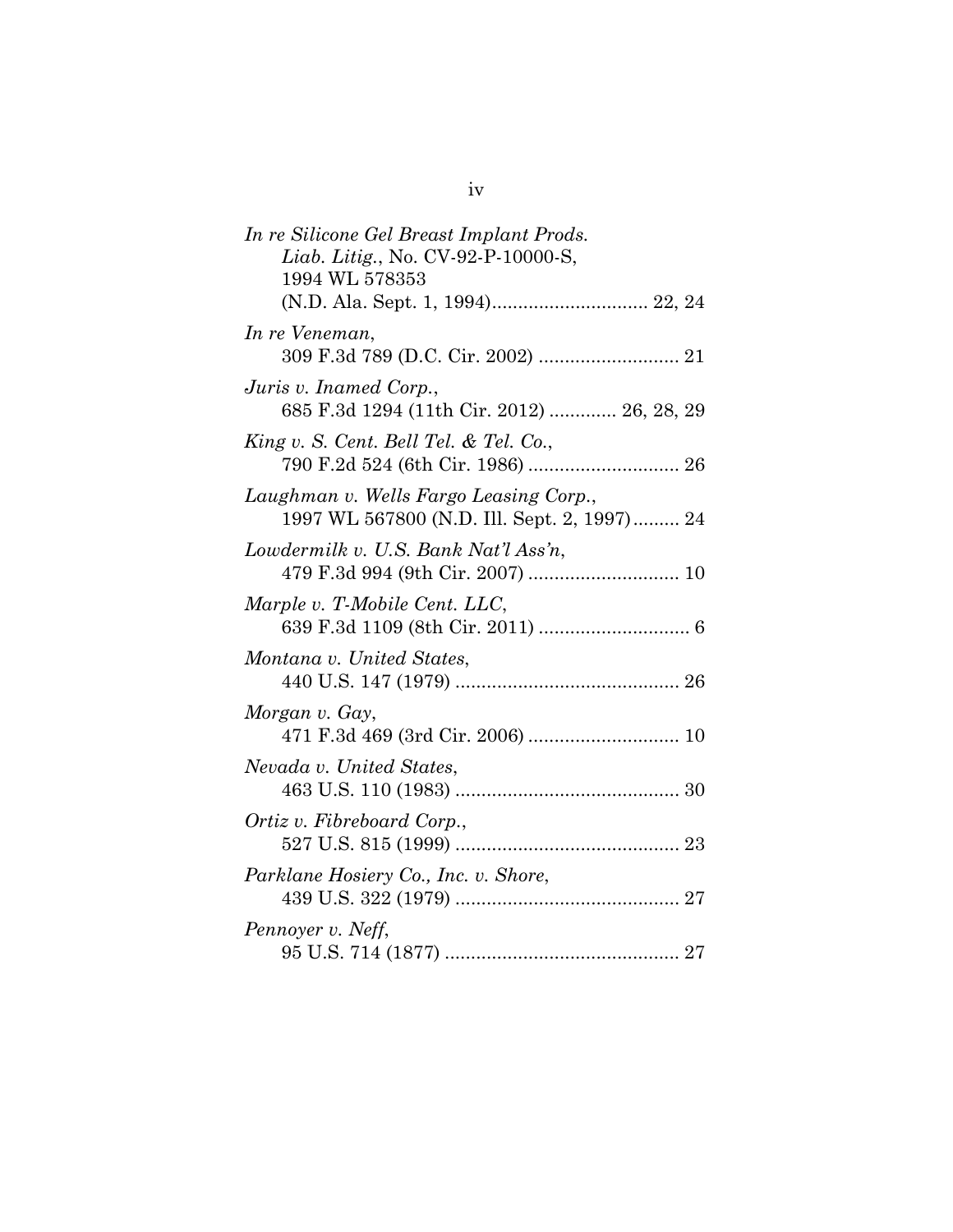| Phillips Petroleum Co. v. Shutts,                                                |
|----------------------------------------------------------------------------------|
| Pretka v. Kolter City Plaza II, Inc.,                                            |
| Proffitt v. Abbott Labs,<br>No. 2:08-CV-151, 2008 WL 4401367                     |
| Robinson v. Metro-North Commuter R.R. Co.,                                       |
| Rodriguez v. W. Publ'g Corp.,<br>563 F.3d 948 (9th Cir. 2009)  17, 18            |
| Rolwing v Nestle Holdings, Inc.,<br>666 F.3d 1069 (8th Cir. 2012)  9, 11, 15, 30 |
| Schlesinger v. Reservists Comm. to Stop the                                      |
| Smith v. Bayer Corp.,                                                            |
| Smith v. Nationwide Prop. & Cas. Ins. Co.,                                       |
| St. Paul Mercury Indem. Co. v. Red Cab Co.,                                      |
| Staton v. Boeing Co.,                                                            |
| Stephenson v. Dow Chem. Co.,                                                     |
| Stirman v. Exxon Corp.,<br>280 F.3d 554 (5th Cir. 2002)  14, 16, 17              |
| Taylor v. Sturgell,                                                              |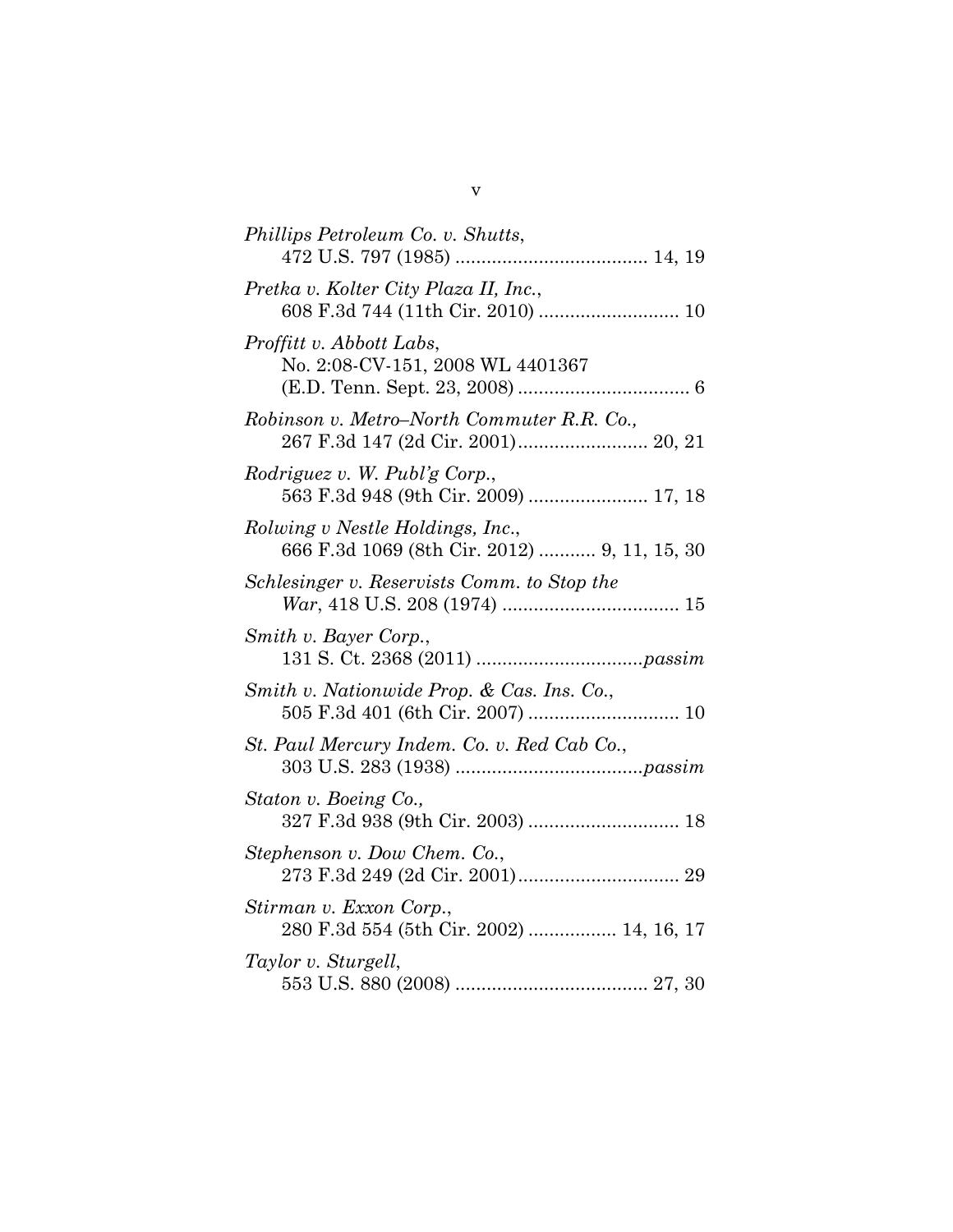| Tedesco v. Mishkin,                         |
|---------------------------------------------|
| Twigg v. Sears, Roebuck & Co.,              |
| Valentino v. Carter-Wallace, Inc.,          |
| Wal-Mart Stores, Inc. v. Dukes,             |
| Wal–Mart Stores, Inc. v. Visa U.S.A., Inc., |

## **Statutes**

| $\mathbf{D}$ and $\mathbf{D}$ and $\mathbf{D}$ and $\mathbf{D}$ and $\mathbf{D}$ and $\mathbf{D}$ and $\mathbf{D}$ and $\mathbf{D}$ and $\mathbf{D}$ and $\mathbf{D}$ and $\mathbf{D}$ and $\mathbf{D}$ and $\mathbf{D}$ and $\mathbf{D}$ and $\mathbf{D}$ and $\mathbf{D}$ and $\mathbf{D}$ and |  |
|--------------------------------------------------------------------------------------------------------------------------------------------------------------------------------------------------------------------------------------------------------------------------------------------------|--|

### **Rule**

## **Other Authorities**

| 16 James W. Moore et al.,              |
|----------------------------------------|
| Moore's Federal Practice,              |
|                                        |
| 18A Charles Alan Wright et al.,        |
| <b>Federal Practice and Procedure</b>  |
|                                        |
| 3 William B. Rubenstein et al.,        |
| <i>Newberg on Class Actions</i> § 8:30 |
|                                        |

### vi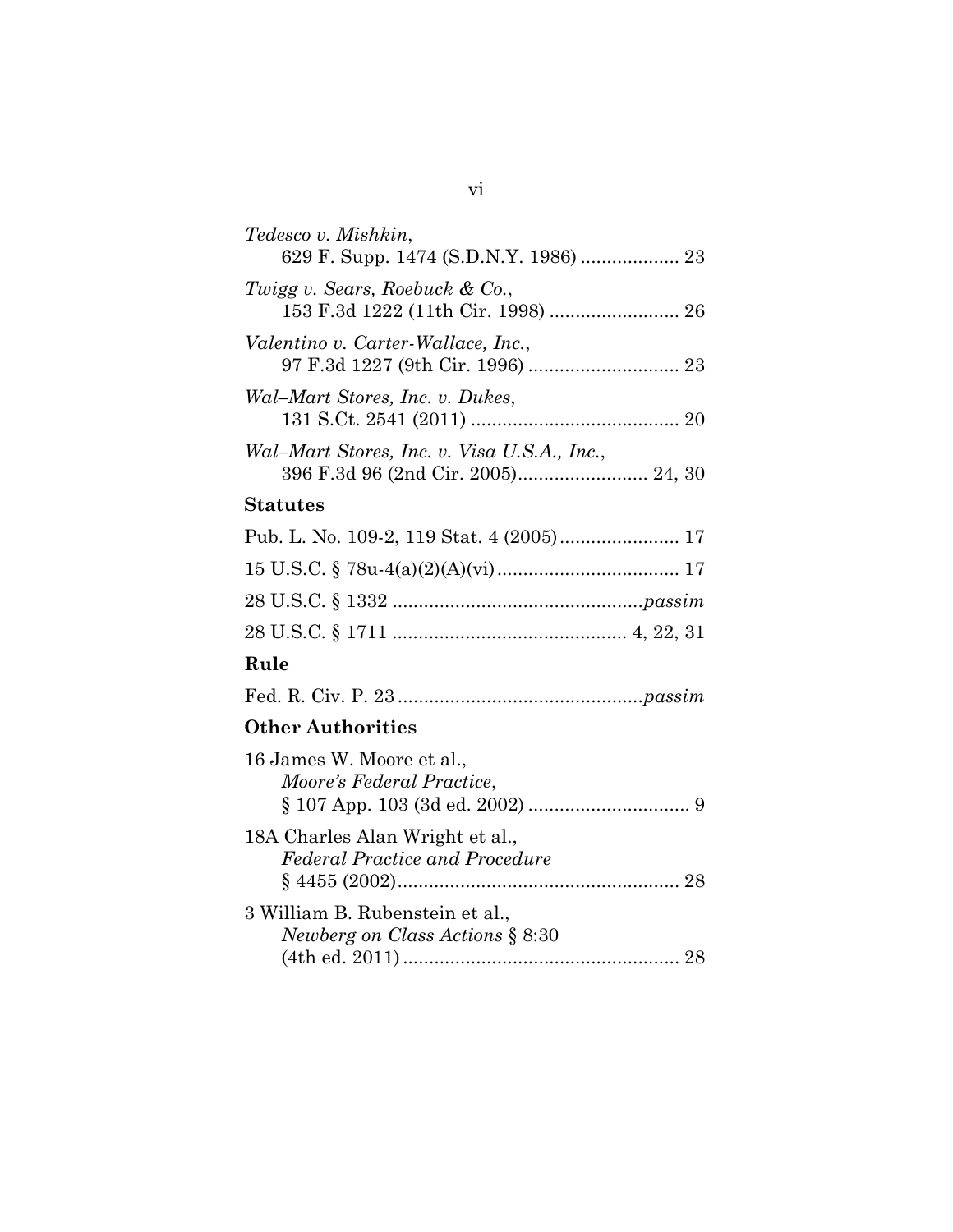## vii

Michael Perino, *Class Action Chaos? The Theory of the Core and an Analysis of Opt Out Rights in Mass Tort Class Actions*, 46 Emory L.J. 85 (1997) .................................... 24 Patrick Woolley, *Collateral Attack and the Role of Adequate Representation in Class Suits For Money Damages*, 58 U. Kan. L. Rev. 917 (2010) .......... 28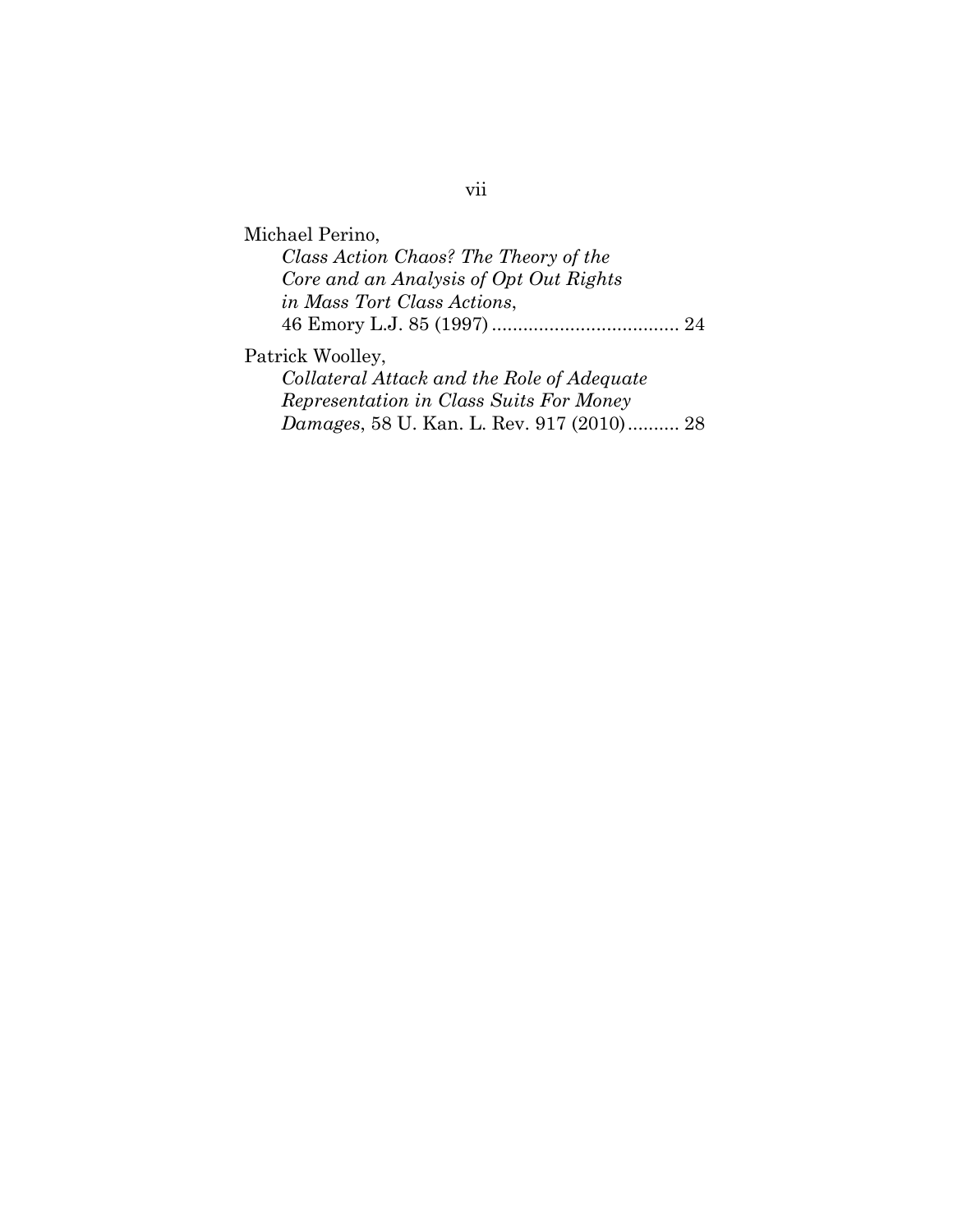#### **INTEREST OF** *AMICUS CURIAE* **DRI**<sup>1</sup>

The Defense Research Institute ("DRI") is an international organization that includes more than 22,000 attorneys engaged in the defense of civil litigation. DRI is committed to enhancing the skills, effectiveness, and professionalism of defense attorneys. Because of this commitment, DRI seeks to address issues germane to defense attorneys and the civil justice system. DRI's members routinely defend clients in collective litigation across the Nation, whether under Federal Rule of Civil Procedure 23 or other applicable provisions. DRI has long been a voice in the ongoing effort to make the civil justice system more fair, efficient, and—especially on national issues—consistent.

To promote its objectives, DRI participates as *amicus curiae* in cases that raise issues of vital concern to its membership, their clients, and the judicial system. This is just such a case. DRI believes that resolution of the important federal jurisdiction and procedural issues raised by this case is critical because the approach taken by the lower

 $\overline{a}$ 

<sup>1</sup> Pursuant to Supreme Court Rule 37.6, *amicus curiae* DRI states that no counsel for any party authored this brief in whole or in part and that no entity or person, aside from *amicus curiae*, its members, and its counsel, made any monetary contribution toward the preparation or submission of this brief. Pursuant to Supreme Court Rule 37.3, counsel of record for all parties received notice of *amicus curiae*'s intent to file this brief. Petitioner and respondent have consented to the filing of this brief and letters reflecting their consent have been filed with the Clerk of Court.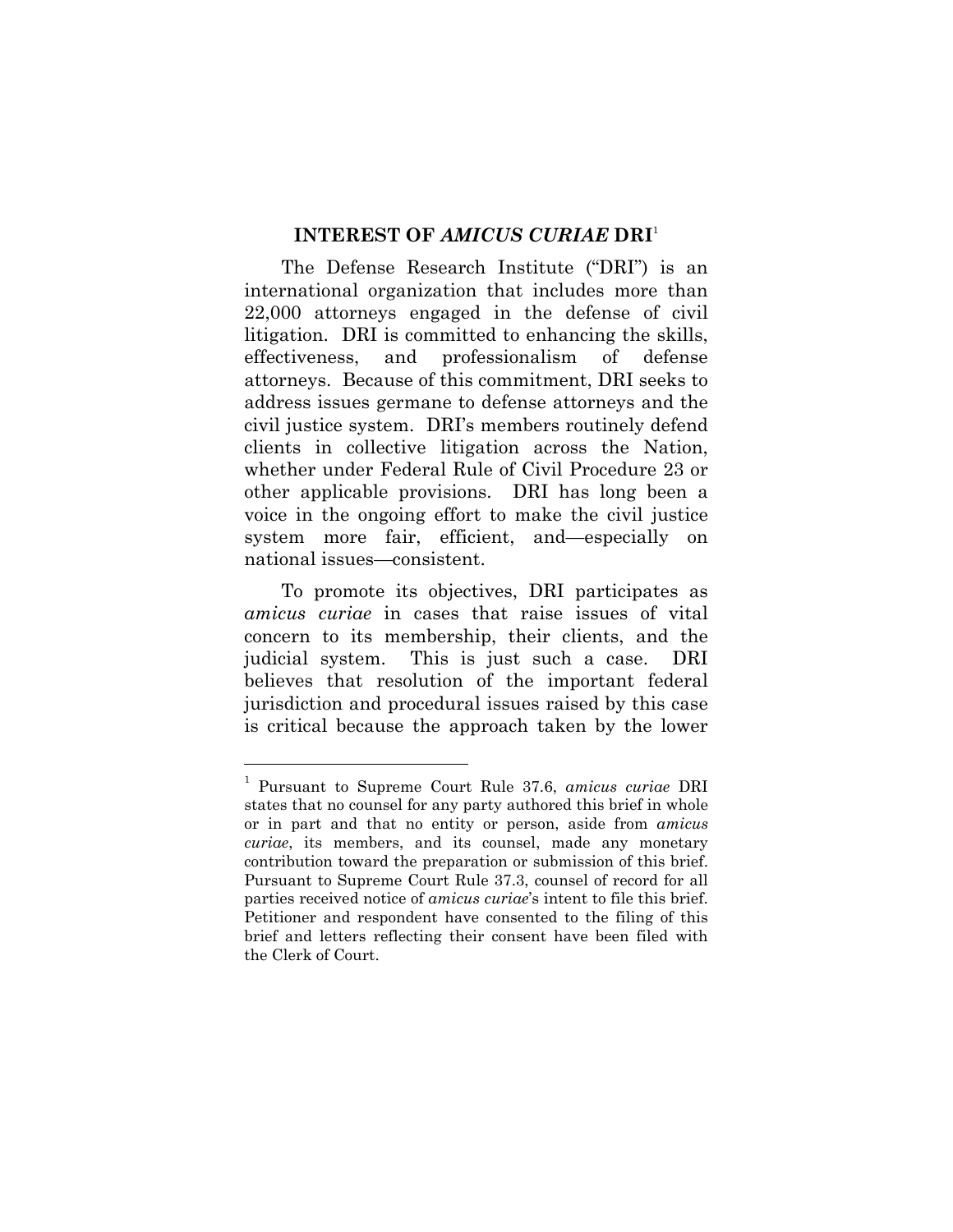court will eviscerate the protections that the Class Action Fairness Act of 2005 ("CAFA") affords to absent class members and to non-resident defendants. The issue presented affects a substantial number of cases of nationwide importance that are potentially removable under CAFA.

The decision below allows class action attorneys and their named representatives to avoid federal court review of cases with national implications by sacrificing the damages claims of absent class members. This is the very sort of gamesmanship that Congress sought to eliminate with the passage of CAFA.

Because the right of removal is an issue of particular significance to defendants, DRI's members and their clients are frequently confronted with the precise issues raised by this case. This Court's review and reversal of the decision below will prevent unseemly and unfair forum-shopping and bring consistency and predictability to removal actions.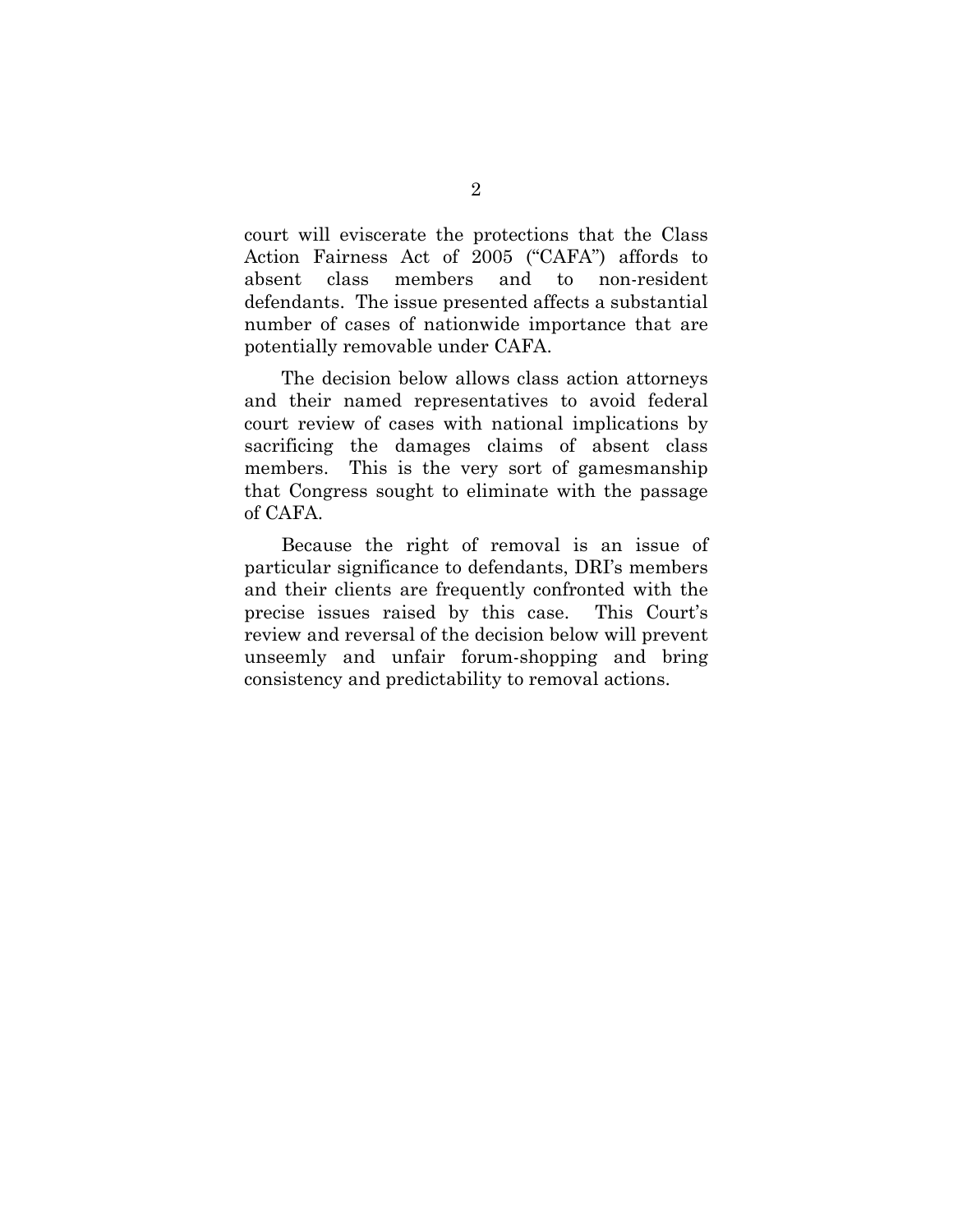#### **SUMMARY OF ARGUMENT**

The District Court's decision below allows class representatives to defeat the federal forum Congress made available to protect defendants in large interstate class actions. Indeed, the decision provides a roadmap for class action attorneys and their named representatives to evade federal jurisdiction in virtually every case. That result creates a windfall for class action attorneys at the expense of both defendants and absent class members. The decision cannot be squared with either the plain terms of the Class Action Fairness Act of 2005 ("CAFA") or the dictates of constitutional due process.

Congress enacted CAFA to remedy "a flaw in the current diversity jurisdiction statute (28 U.S.C. § 1332) that prevent[ed] most interstate class actions from being adjudicated in federal courts." S. Rep. No. 109-14, 5 (2005), *reprinted in* 2005 U.S.C.C.A.N. 3, 6. Congress believed that in allocating the scarce resource of diversity jurisdiction to the most important cases, large interstate class actions "properly belong in federal court," *id*. at 5, 2005 U.S.C.C.A.N. at 6, and that prior law "enable[d] lawyers to 'game' the procedural rules and keep nationwide or multi-state class actions in state courts whose judges have reputations for readily certifying classes and approving settlements without regard to class member interests." *Id.* at 4, 2005 U.S.C.C.A.N. at 5–6.

Congress thus amended Title 28 to provide federal jurisdiction over *any* putative class action filed in state court against a non-citizen defendant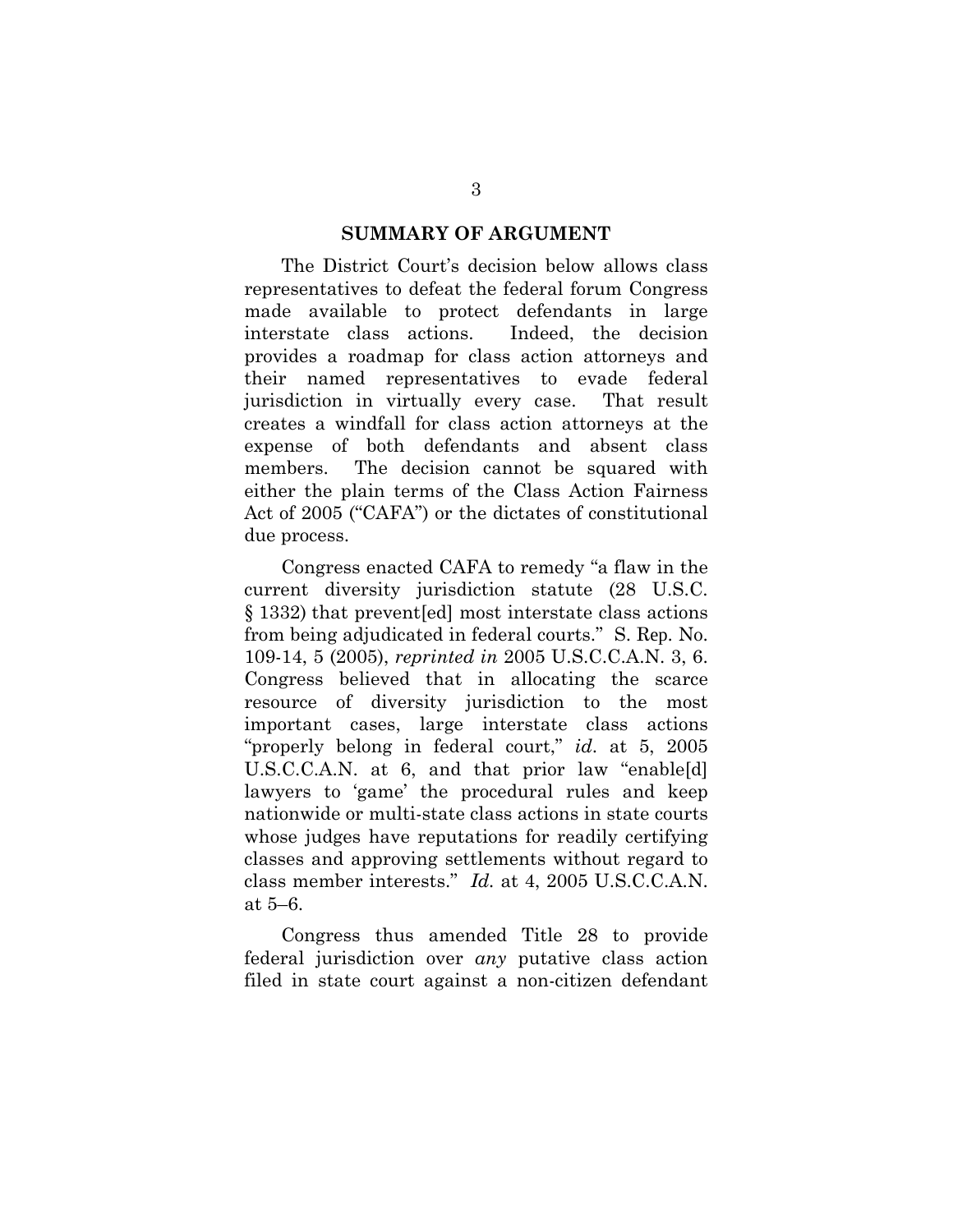where class claims total \$5 million. *See* 28 U.S.C. § 1332(d). Moreover, Congress specifically intended CAFA to make it more difficult "for plaintiffs' counsel to 'game the system' by trying to defeat diversity jurisdiction" and to firmly "place[] the determination of more interstate class action lawsuits in the proper forum—the federal courts." S. Rep. No. 109-14 at 5, 2005 U.S.C.C.A.N. at 6. As this Court explained just last term, CAFA was enacted to "enable[ ] defendants to remove to federal court any sizable class action involving minimal diversity of citizenship." *Smith v. Bayer Corp.*, 131 S. Ct. 2368, 2382 (2011).

There is no question that the congressional requirements of CAFA have been met in this case. The requirement of minimal diversity is easily satisfied as the named plaintiff is diverse from the defendant, and the potential classwide damages are worth well north of the \$5 million amount-incontroversy requirement. Indeed, the District Court acknowledged that CAFA's removal conditions have been satisfied, Pet. App. 8a, yet remanded the case to state court on the basis of a damages "stipulation" signed by the class representative. Pet. App. 9a, 15a. In this stipulation, the named plaintiff vowed to refrain from "seek[ing] damages *for the class* ... in excess of \$5,000,000 in the aggregate." Pet. App. 75a (emphasis added). $^{2}$ 

 $\overline{a}$ 

 $2^2$  The signed affidavit accompanying plaintiff's complaint states: "I do not now, and will not at any time during this case, whether it be removed, remanded, or otherwise ... seek damages for the class as alleged in the complaint to which this stipulation is attached in excess of \$5,000,000 in the aggregate (inclusive of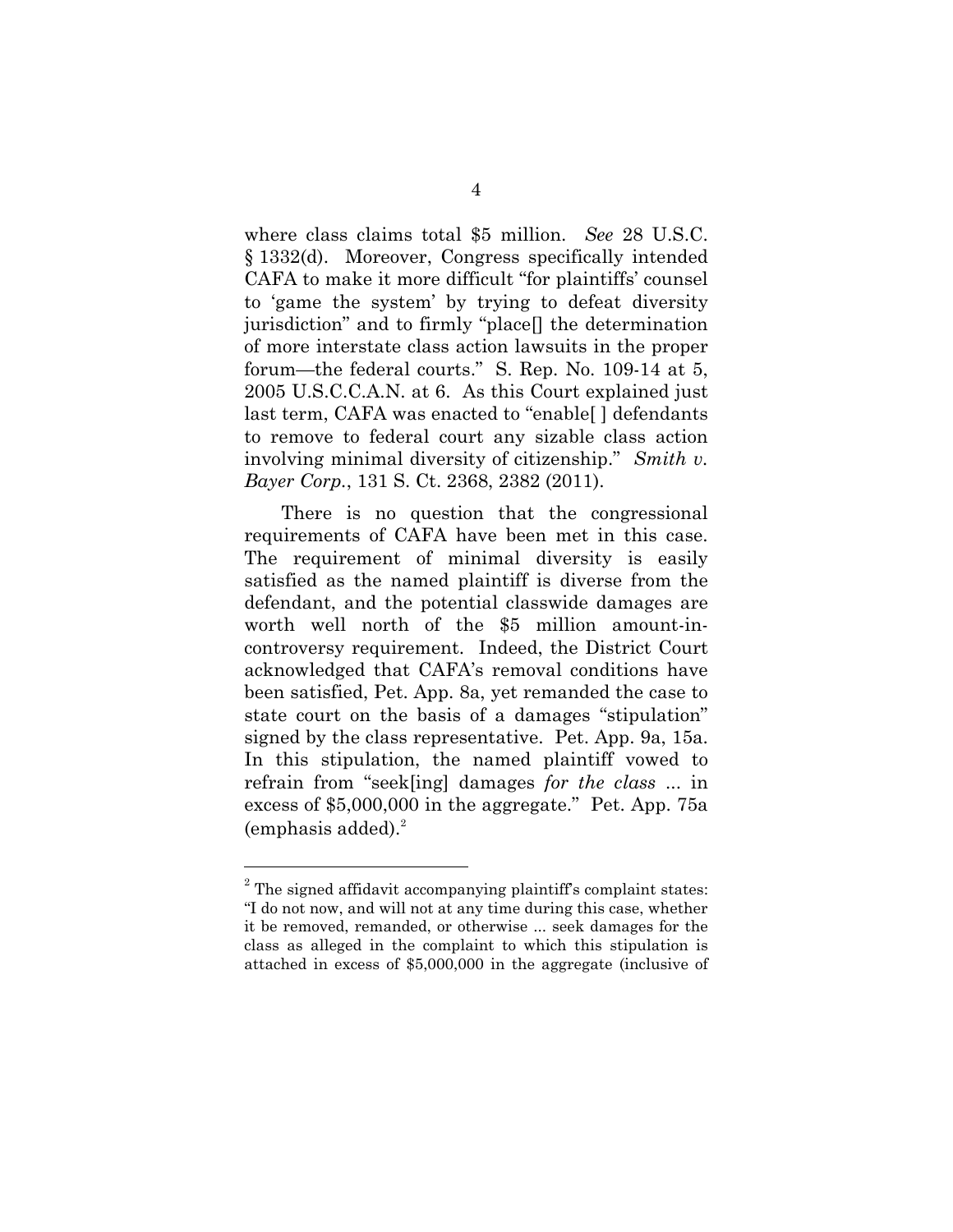At the outset, it is plain that the damages stipulation in this case had but one purpose: to defeat federal jurisdiction. The plaintiff made his intentions clear by alleging that his "stipulation" was "binding on plaintiff for purposes of establishing the amount-in-controversy," and "[a]s such, there is neither diversity nor Class Action Fairness Act ('CAFA') jurisdiction for this claim in federal court." Pet. App. 60a. What is less clear is that the stipulation actually precludes the plaintiff and the class from accepting an award in excess of \$5 million. Plaintiff fails to state that he will not *accept* damages in excess of \$5 million and excepts attorneys' fees from the damages stipulation. *See* Pet. App. 75a. These deficiencies alone should be fatal to the District Court's conclusion that plaintiff demonstrated to a "legal certainty" that CAFA's jurisdictional threshold would not be breached.

This case, moreover, is simply representative of the onslaught of clever maneuvering that class action plaintiffs' attorneys have employed to avoid the federal jurisdiction provided by CAFA. In *Freeman v. Blue Ridge Paper Products, Inc.*, 551 F.3d 405, 406 (6th Cir. 2008), for example, plaintiffs' attorneys filed five identical suits in state court covering distinct sixmonth time periods and limiting each period to less than CAFA's \$5 million threshold. Counsel conceded that the only basis for dividing the claims was "to avoid CAFA." *Id.* at 407. The Sixth Circuit refused

l

costs and attorneys' fees). I understand that this stipulation is binding, and it is my intent to be bound by it." Pet. App. 75a.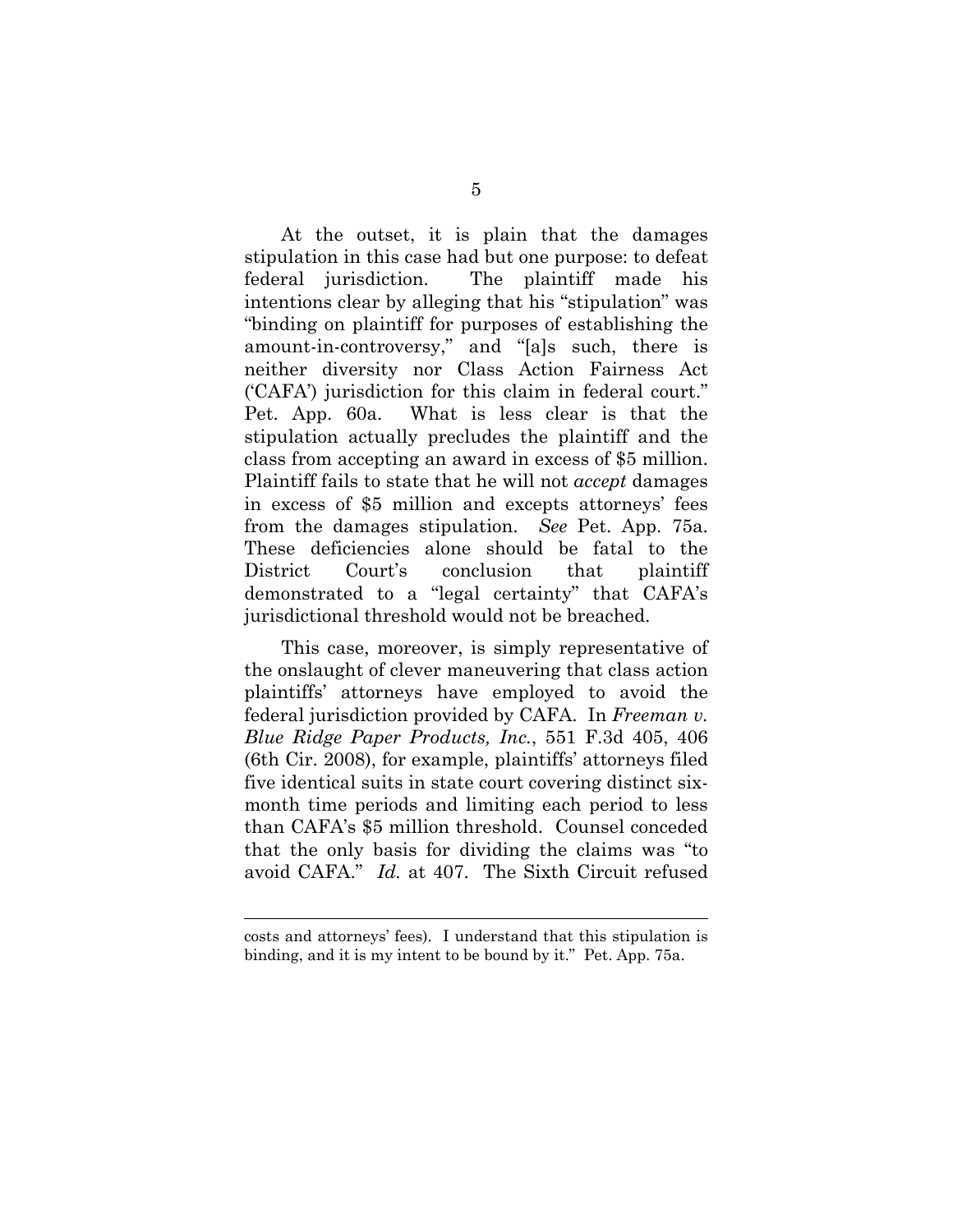to allow plaintiffs to "artificially structur[e]" their lawsuit to evade federal jurisdiction and aggregated the five lawsuits for the amount-in-controversy requirement. *Id.* at 407–08; *see also Proffitt v. Abbott Labs*, No. 2:08-CV-151, 2008 WL 4401367 (E.D. Tenn. Sept. 23, 2008) (treating eleven identical lawsuits as one lawsuit for purposes of the amountin-controversy requirement); *but cf. Anglin v. Bristol-Myers Squibb Co.*, No. 12-60-GPM, 2012 WL 1268143 (S.D. Ill. April 13, 2012) (remanding to state court three identical mass actions splintered into suits with less than 100 plaintiffs); *Marple v. T-Mobile Cent. LLC*, 639 F.3d 1109 (8th Cir. 2011) (permitting plaintiffs to break up lawsuit into ten identical lawsuits covering ten different time periods).

The decision below misapplies foundational rules of civil procedure, thwarts Congress' intent in enacting CAFA, and risks undermining the due process rights of unnamed class members. At its most basic, the trial court below erred by applying the general rule that an *individual* plaintiff is "the master of his complaint" to a *representative* suit. While it might be possible for a lawyer to have an informed dialogue with an individual client in which the latter agrees to limit any recovery in order to secure a more favorable forum, such a conversation cannot take place between the class representative's lawyer and the class. Nonetheless, the trial court permitted the class representative to bind unnamed class members to a fraction of their potential damages in order to evade federal jurisdiction. That result cannot stand. The *sine qua non* of a representative action is that the named class member must fairly and adequately represent the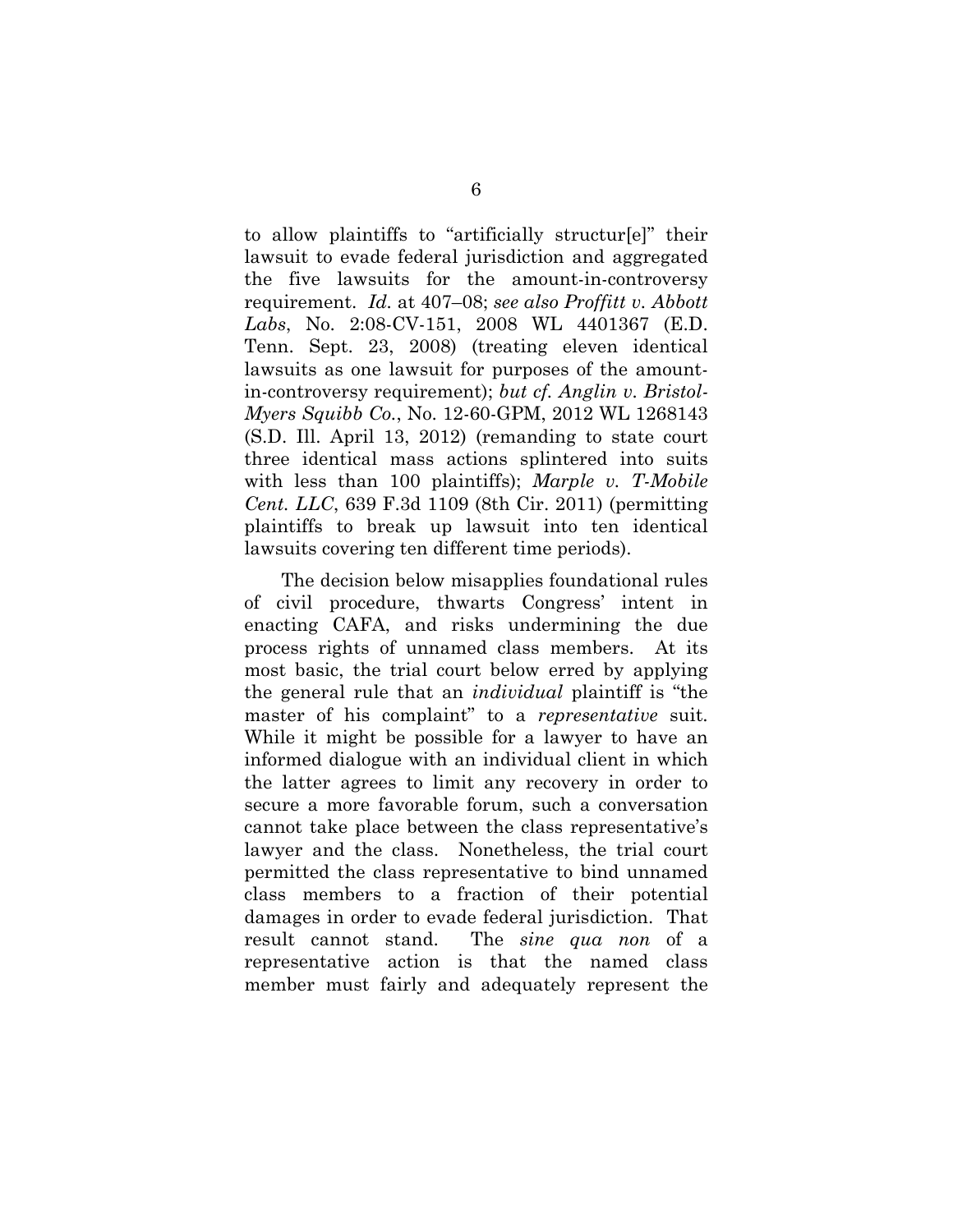unnamed class members at all times. *Hansberry v. Lee*, 311 U.S. 32, 45 (1940). But if representing a sufficiently numerous class will deprive the named plaintiff of a favored state forum unless the class representative purports to forego a portion of class members' damages, the conflict between the named plaintiff and absent class members is obvious.

Nor is the possibility of an opt-out a remotely satisfactory option. An absent class member has a right to opt out of a properly certified class action the opt-out right is not a means of solving an inherent adequacy problem or ignoring a clear conflict of interest that renders class treatment inappropriate. Moreover, the possibility of later collateral challenges by absent class members who learn their damage claims were surrendered risks undermining CAFA's purposes and eliminating the efficiencies the class action device is designed to achieve. In short, the answer is clear: A class representative may not jettison the constitutional rights of absent class members in order to avoid the jurisdictional threshold contained in CAFA.

### **ARGUMENT**

## **I. Whatever Its Effect In An Individual Action, A Damages "Stipulation" Cannot Preclude Removal In The Class Context.**

The well-pleaded-complaint rule generally allows a plaintiff to choose between federal and state court. Since the plaintiff is "the master[] of the complaint," *Caterpillar Inc. v. Williams*, 482 U.S. 386, 398–99 (1987), he may forego a federal claim and thus avoid removal to federal court. *See Holmes Group, Inc. v.*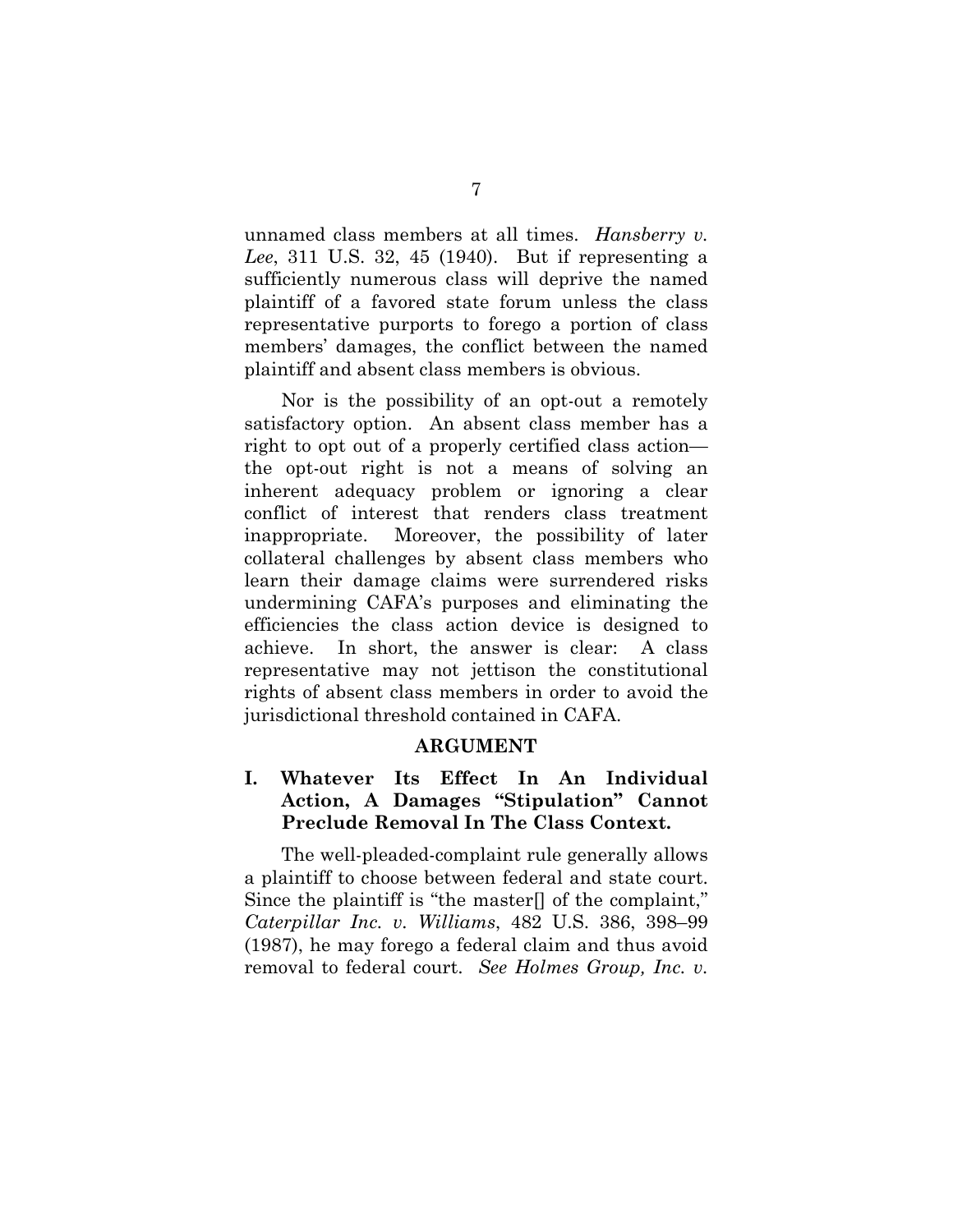*Vornado Air Circulation Sys., Inc.*, 535 U.S. 826, 831 (2002) (quoting *Caterpillar Inc.*, 482 U.S. at 398–99). The "well-pleaded-complaint rule" thus enables a plaintiff "by eschewing claims based on federal law ... to have the cause heard in state court." *Id*. (internal quotation omitted).

A similar rule applies in diversity actions. In *St. Paul Mercury Indem. Co. v. Red Cab Co.*, 303 U.S. 283, 293–94 (1938), this Court held, subject to a good faith pleading requirement, that a plaintiff who "does not desire to try his case in the federal court may resort to the expedient of suing for less than the jurisdictional amount, and though he would be justly entitled to more, the defendant cannot remove." As master of her complaint, a diversity plaintiff may limit the amount of damages she seeks and remain in state court. *See id.*

In theory, the ability of the individual plaintiff to limit recovery below the amount-in-controversy could have the beneficial consequence of introducing a degree of "voluntary tort reform" that could limit recoveries and perhaps facilitate settlement by placing an outer limit on plaintiff's recovery. In practice, however, the rule has proven problematic, because a number of states permit plaintiffs, once litigation has begun, to request a different award from the amount specified in the complaint. *See Burns v. Windsor Ins. Co.*, 31 F.3d 1092, 1097 n.11 (11th Cir. 1994). In such jurisdictions, the nonbinding nature of plaintiff's prayer for relief "created the potential for abusive manipulation by plaintiffs." *De Aguilar v. Boeing Co.*, 47 F.3d 1404, 1410 (5th Cir. 1995). Plaintiffs could "plead for damages below the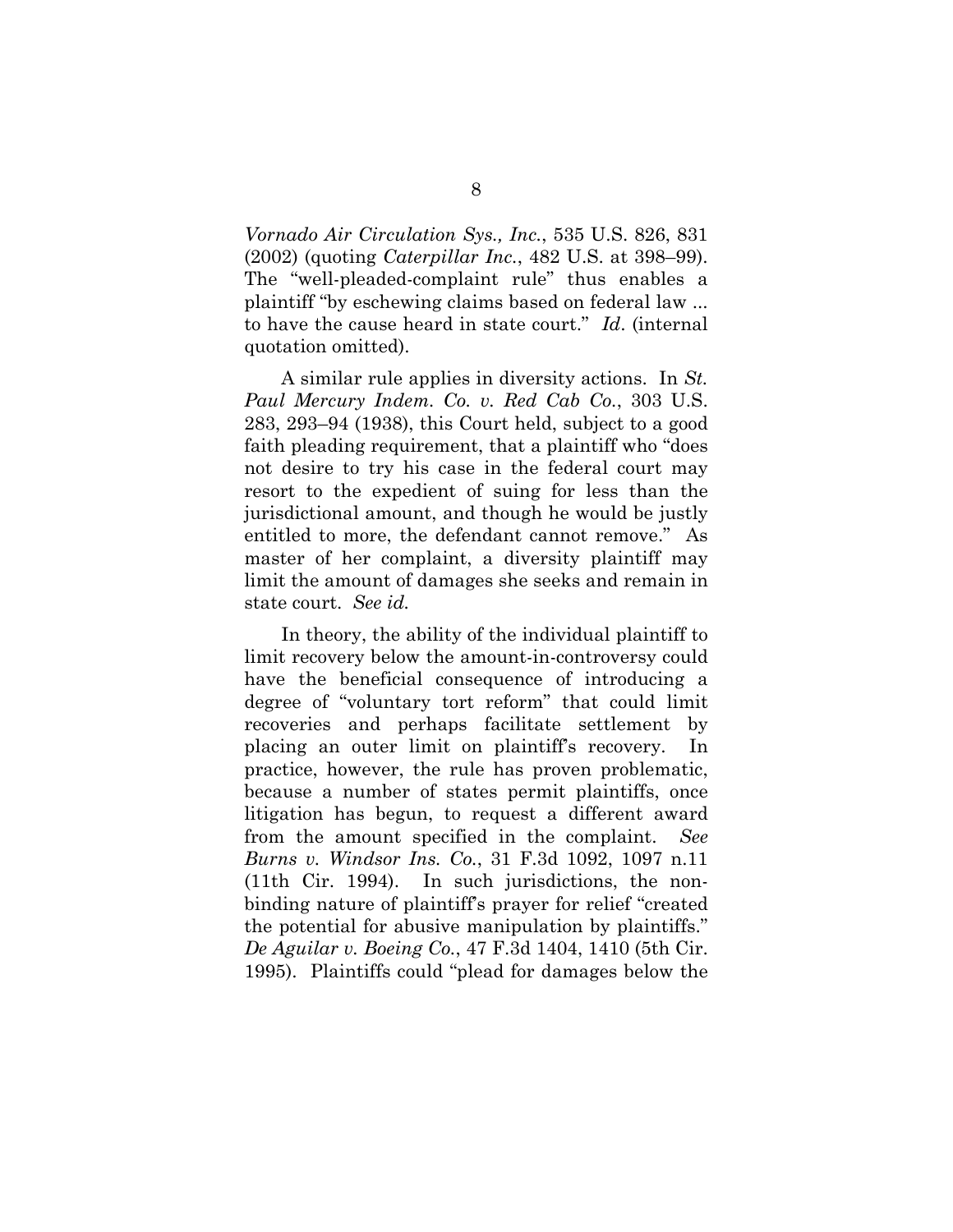jurisdictional amount … with the knowledge that the claim is actually worth more, but also with the knowledge that they may be able to evade federal jurisdiction by virtue of the pleading." *Id.*

As a result, federal courts allow an individual plaintiff to plead herself out of federal court by limiting damages only where that limitation is legally binding. *De Aguilar*, 47 F.3d at 1410; (citing 1A James W. Moore et al., *Moore's Federal Practice* ¶ 0.157[6], at 133–34 (2d ed. 1993) (stating that plaintiff "may prevent removal by the expedient of suing for less than the jurisdictional amount unless his attempted waiver of the balance is legally ineffective")). As *Moore's Federal Practice* explains, where under state law a plaintiff can "recover more on his state claim than the jurisdictional minimum, the case is removable." 16 *Moore's Federal Practice*, § 107 App. 103 (3d ed. 2002).

Courts have ensured that a plaintiff's limitation on recovery is enforceable through shifting burdens that do not simply take the plaintiff's professed selfrestraint at face value. To ensure that the "right of removal" guaranteed to defendants by 28 U.S.C. § 1332 is not subject "to the plaintiff's caprice," *St. Paul*, 303 U.S. at 294, an out-of-state defendant need not accept a plaintiff's self-serving damages request. *See, e.g.*, *De Aguilar*, 47 F.3d at 1410; *Rolwing v Nestle Holdings, Inc*., 666 F.3d 1069, 1070–71 (8th Cir. 2012); *In re Shell Oil Co.*, 970 F.2d 355, 356 (7th Cir. 1992). Rather, a defendant is entitled to remove a diversity action to federal court by demonstrating that—regardless of the plaintiff's prayer for relief the actual amount-in-controversy is greater than the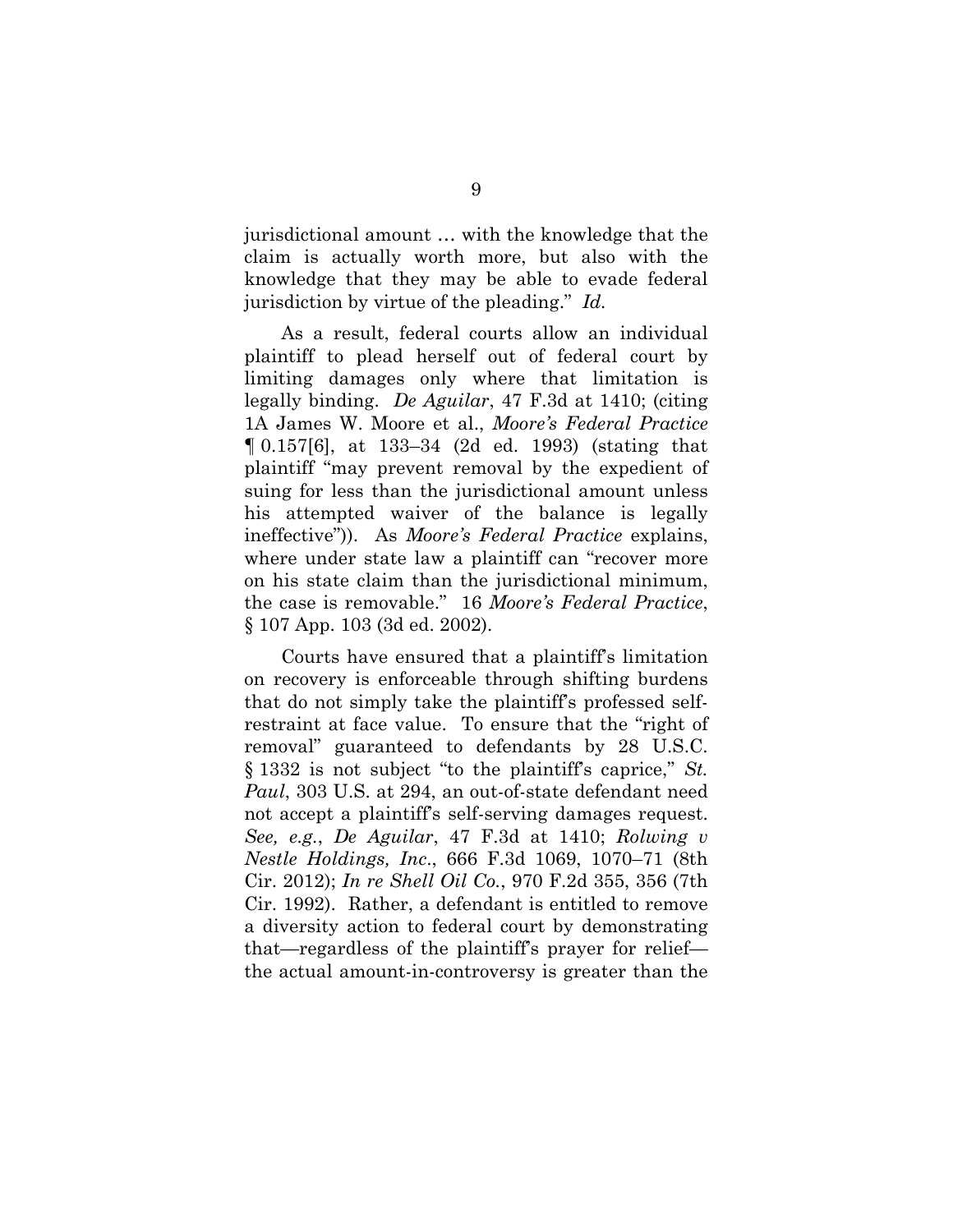jurisdictional threshold.3 *See, e.g., De Aguilar*, 47 F.3d at 1410*.* Once a defendant has made such a showing, a plaintiff may defeat removal only by establishing to a "legal certainty" the inability to recover more than the jurisdictional amount-incontroversy. *See St. Paul*, 303 U.S. at 289.

In the run-of-the-mill diversity case, the Courts of Appeals have allowed plaintiffs to meet this "legal

 $\overline{a}$ 

 $3$  The Courts of Appeals vary the standard by which a defendant must demonstrate that the amount-in-controversy is greater than the jurisdictional threshold. The majority approach employed by the Fifth, Seventh, Eighth, and Eleventh Circuits is that the defendant needs to show jurisdiction by a preponderance of the evidence; where the defendant satisfies that burden, the plaintiff may avoid federal jurisdiction only by showing that it is legally impossible to recover in excess of the jurisdictional minimum. *Blomberg v. Serv. Corp. Int'l*, 639 F.3d 761, 763 (7th Cir. 2011); *Pretka v. Kolter City Plaza II, Inc.*, 608 F.3d 744, 754 (11th Cir. 2010); *Bell v. Hershey Co.*, 557 F.3d 953 (8th Cir. 2009); *1994 Exxon Chem. Fire v. Berry*, 558 F.3d 378 (5th Cir. 2009).The First and Sixth Circuits take a similar approach. *See Amoche v. Guar. Trust Life Ins. Co.*, 556 F.3d 41, 51–52 (1st Cir. 2009) (requiring defendant to show a "reasonable probability" of damages in excess of the jurisdictional minimum); *Smith v. Nationwide Prop. & Cas. Ins. Co.*, 505 F.3d 401, 407–08 (6th Cir. 2007) (requiring defendant to show that damages are "more likely than not" in excess of the jurisdictional minimum). In contrast, at least where the plaintiff specifically requests damages below CAFA's jurisdictional threshold, the Ninth and Third Circuits hold that a "defendant will be able to remove the case to federal court by showing to a legal certainty that the amount-in-controversy exceeds the statutory minimum." *Lowdermilk v. U.S. Bank Nat'l Ass'n*, 479 F.3d 994, 998–99 (9th Cir. 2007) (quoting *Morgan v. Gay*, 471 F.3d 469, 474 (3rd Cir. 2006)).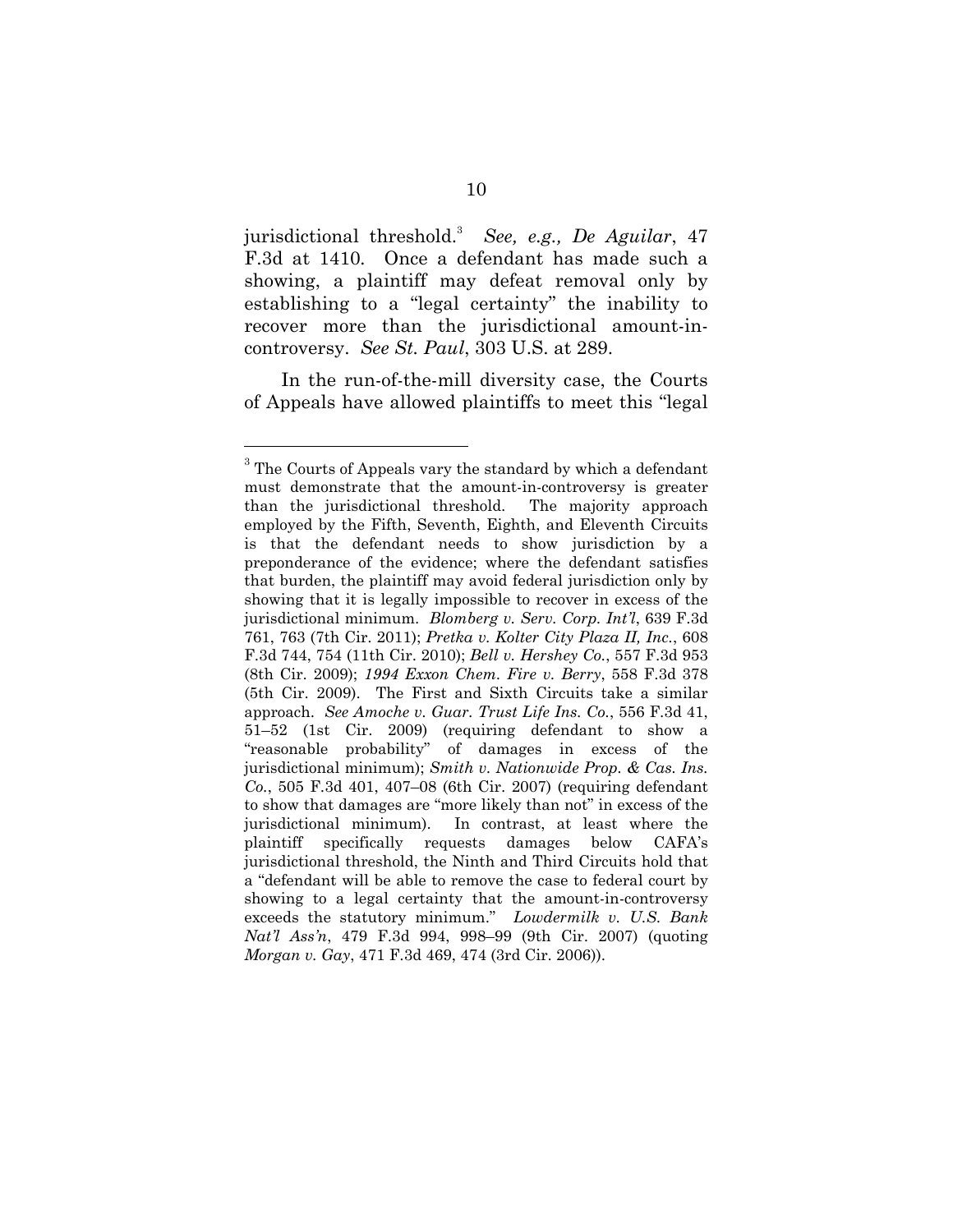certainty" test by filing a binding affidavit with their complaint stating that they will neither seek nor accept an award that exceeds the jurisdictional threshold of 28 U.S.C. § 1332(a). *See Rolwing*, 666 F.3d at 1070–71; *De Aguilar*, 47 F.3d at 1412; *In re Shell Oil Co.*, 970 F.2d at 356 ("Litigants who want to prevent removal must file a binding stipulation or affidavit with their complaints.").

At the end of the day, an individual plaintiff's ability to sue a non-resident defendant and yet avoid federal court is limited by the relatively low amountin-controversy requirement contained in 28 U.S.C. § 1332(a). Individual litigants who wish to sue an out-of-state defendant and remain in state court may do so, but only where they make a binding disclaimer of any entitlement to damages in excess of the \$75,000 amount-in-controversy requirement. *See St. Paul*, 303 U.S. at 289. While that option will rarely make sense in an individual action, there may be circumstances in which a lawyer counsels a client that preserving a state forum is worth limiting a potential recovery below the amount-in-controversy threshold. And as long as the stipulation is legally binding, such a counseled choice of preserving the state forum should not sacrifice the defendant's rights. The requirement that a plaintiff submit a binding damages stipulation preserves an out-ofstate defendant's statutory right to remove to federal court any case in which a plaintiff may be awarded damages in excess of the jurisdictional threshold.

But whatever the merits of the stipulated damages rule in *individual* actions, it is clear that such stipulations have no place in *representative*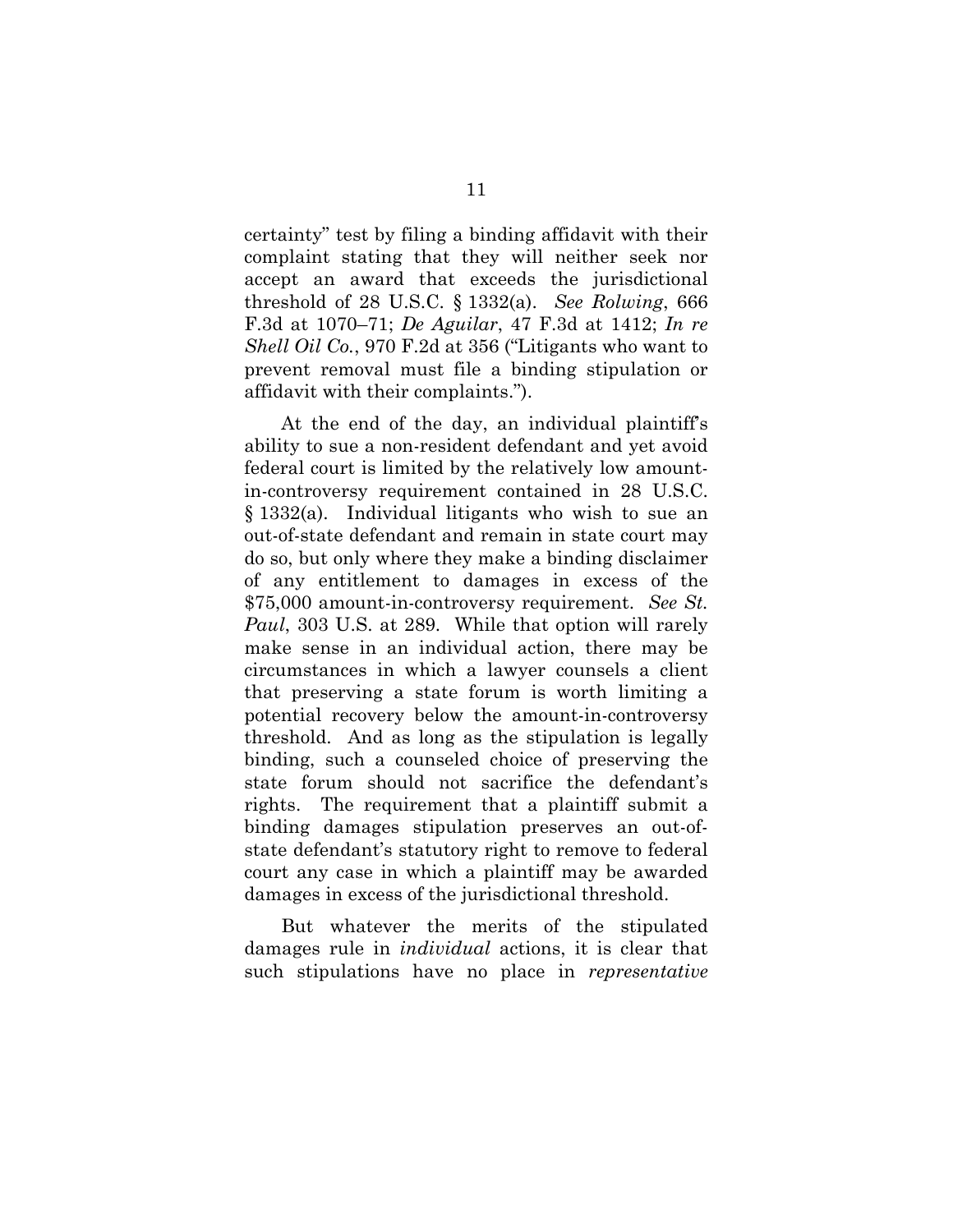litigation. Indeed, the conditions necessary for valid stipulations in the individual context are impossible to replicate in the class action context.

*First*, the Supreme Court has recently confirmed that absent class members are not bound by actions taken by the named plaintiff before certification. *See Smith*, 131 S. Ct. at 2382. Thus, counsel for a named plaintiff has no authority to bind absent class members to a damages stipulation. *See id.* And if such a limitation were effective, it would create due process problems of the first order. But in the individual context, a stipulation can defeat federal jurisdiction only if it is, indeed, binding. Moreover, while a lawyer can counsel an individual plaintiff about the pros and cons of limiting damages in order to secure a forum perceived to be more favorable, no such communication is possible in the precertification context. Indeed, the fact that securing the named plaintiff's preferred forum requires limiting absent class members' recoveries indicates an inherent conflict of interest and adequacy problem that should preclude certification.

*Second*, damages stipulations that limit the amount of damages ultimately to be awarded to absent class members distort the class action device by incentivizing class members to opt out. But the opt-out right exists to protect absent class members, not as a means to ameliorate inherent adequacy problems by giving class members with a particularly good damages claim an artificial incentive to opt out.

*Third*, absent class members may be able to collaterally attack judgments that give effect to damages stipulations on due process grounds.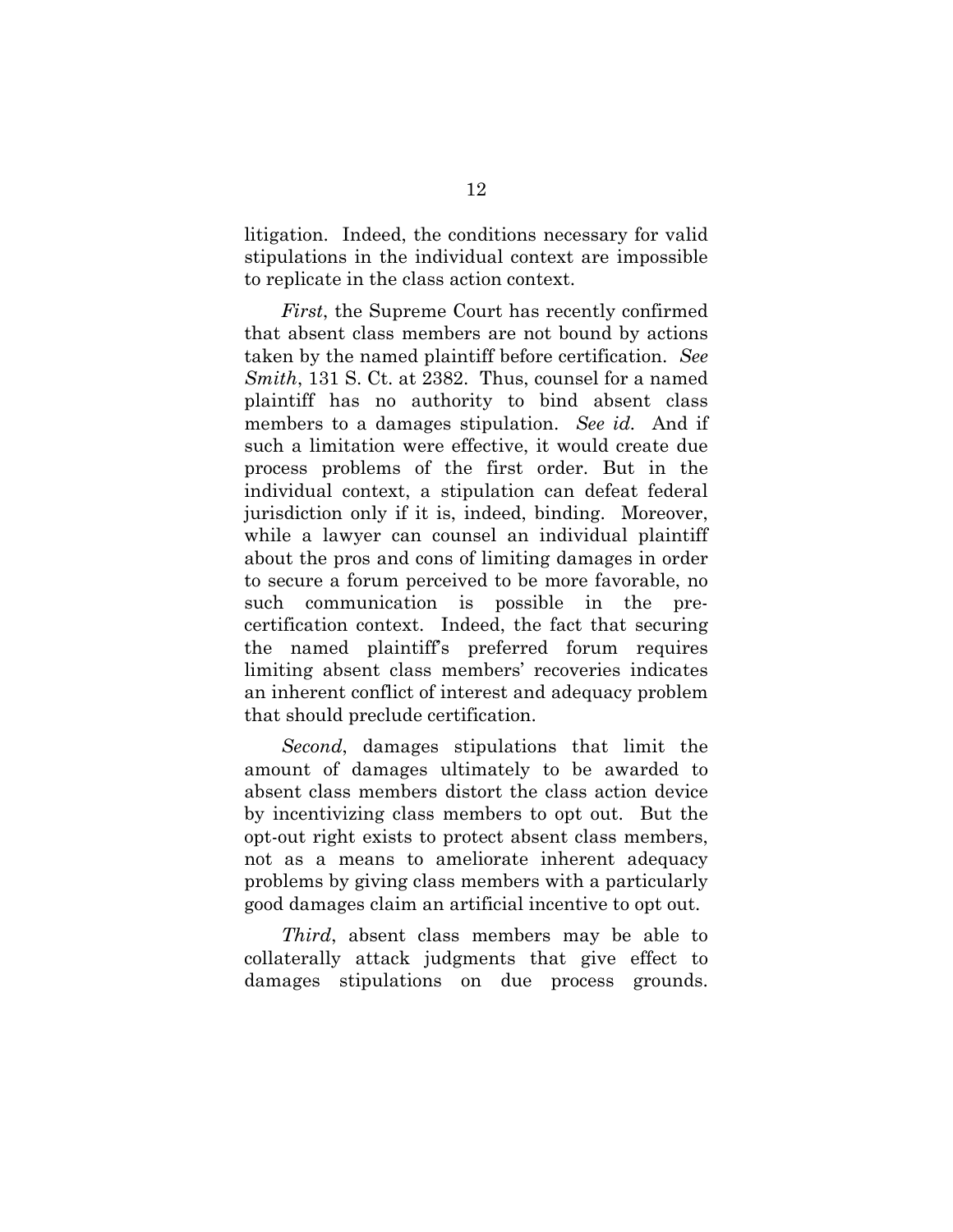Whatever the ultimate resolution of those collateral attacks, there are ample incentives to bring them, which defeats the very efficiency rationale that gave rise to the class action device in the first place. For all of these reasons, the court below erred in holding that a named plaintiff in a putative class action could evade federal jurisdiction by stipulating to a reduction in aggregated class damages.

**A. The District Court's Conclusion that the Named Plaintiff's Damages Stipulation Binds Absent Class Members in a Putative Class Action Conflicts with this Court's Holding in** *Smith v. Bayer Corporation***.** 

The District Court's conclusion that a damages stipulation in a putative class action is "legally binding" conflicts with this Court's holding in *Smith v. Bayer Corporation*. In that case, this Court held that "the mere proposal of a class ... c[an] not bind persons who [a]re not parties." 131 S. Ct. at 2382. "[I]n the absence of certification," the Court wrote, "[n]either a proposed class action nor a rejected class action may bind nonparties." *Id*. at 2380.

In the present case, the District Court found that the aggregated claims of individual class members exceeded CAFA's \$5 million amount-in-controversy requirement, but nevertheless concluded that the named plaintiff could defeat federal jurisdiction by stipulating to a reduction in the amount of aggregated damages sought by the class. Pet. App. 8a–9a, 15a. That conclusion cannot be reconciled with either *Smith* or basic principles of due process. Under *Smith*, absent class members cannot be bound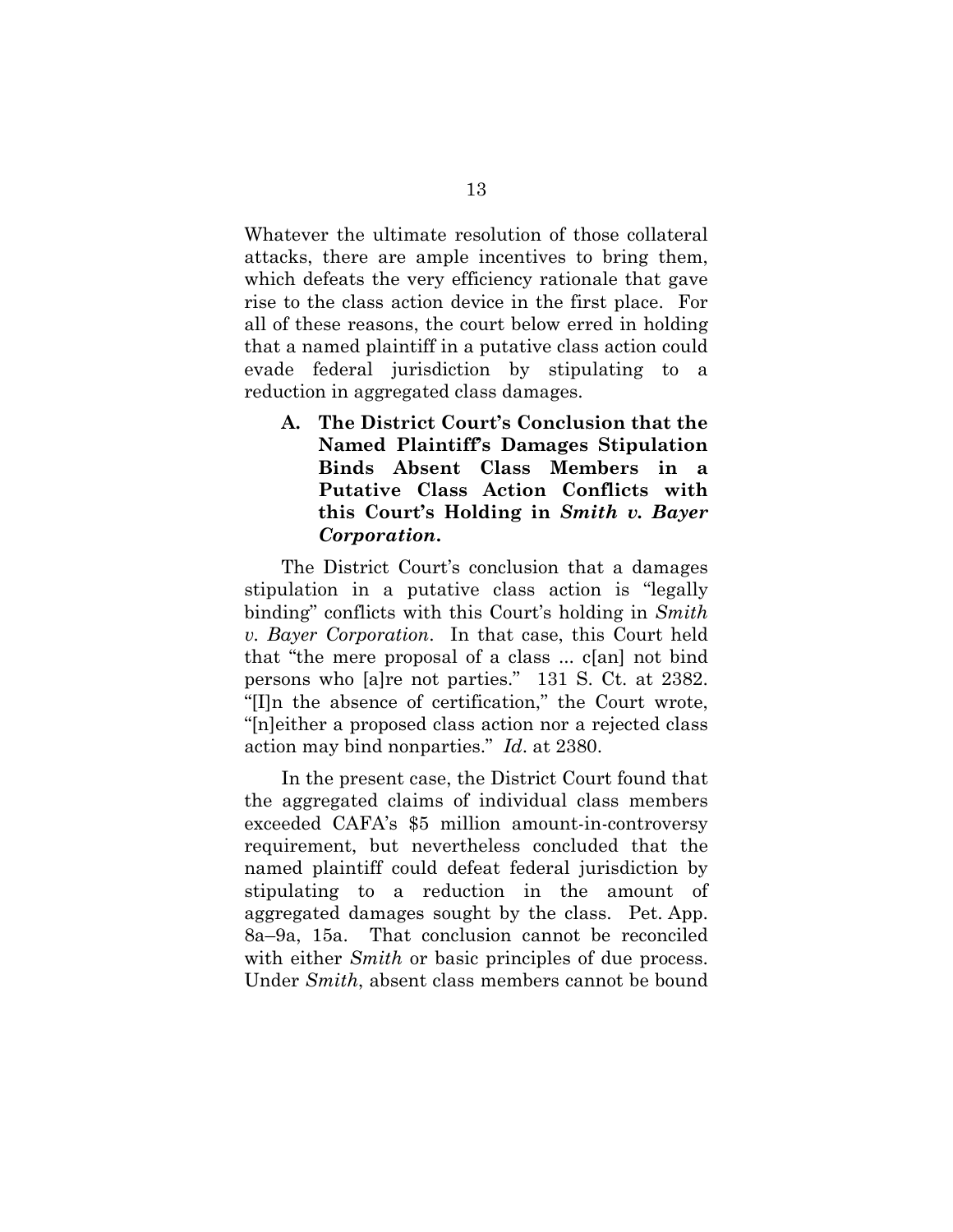before certification. 131 S. Ct. at 2380, 2382. As the Fifth Circuit has noted, "by definition [unnamed potential class members] do not and cannot participate in any stipulations concocted by the named parties." *Stirman v. Exxon Corp.*, 280 F.3d 554, 563 n.7 (5th Cir. 2002) (internal quotation marks omitted).

The District Court therefore clearly erred in holding that an affidavit that purported to limit damages on behalf of unnamed and absent class members demonstrated to a "legal certainty" that CAFA's jurisdictional threshold was not satisfied. *See* Pet. App. 9a, 15a. The decision below, moreover, turns CAFA on its head, permitting a named representative and class counsel to defeat removability *by sacrificing the claims of absent class members*. That absurdity is inconsistent not only with the text and purposes of CAFA, but also with due process.

At a minimum, procedural due process requires adequate notice, an opportunity to be heard, and adequate representation by the named plaintiff before a state may bind absent class members. *See Phillips Petroleum Co. v. Shutts*, 472 U.S. 797, 811– 12 (1985) ("If the forum State wishes to bind an absent plaintiff [class member] concerning a claim for money damages ... [t]he plaintiff must receive notice plus an opportunity to be heard and participate in the litigation"); *id*. at 812 (due process requires "that the named plaintiff at all times adequately represent the interests of the absent class members").

The absent class members in the present case have had neither notice nor an opportunity to be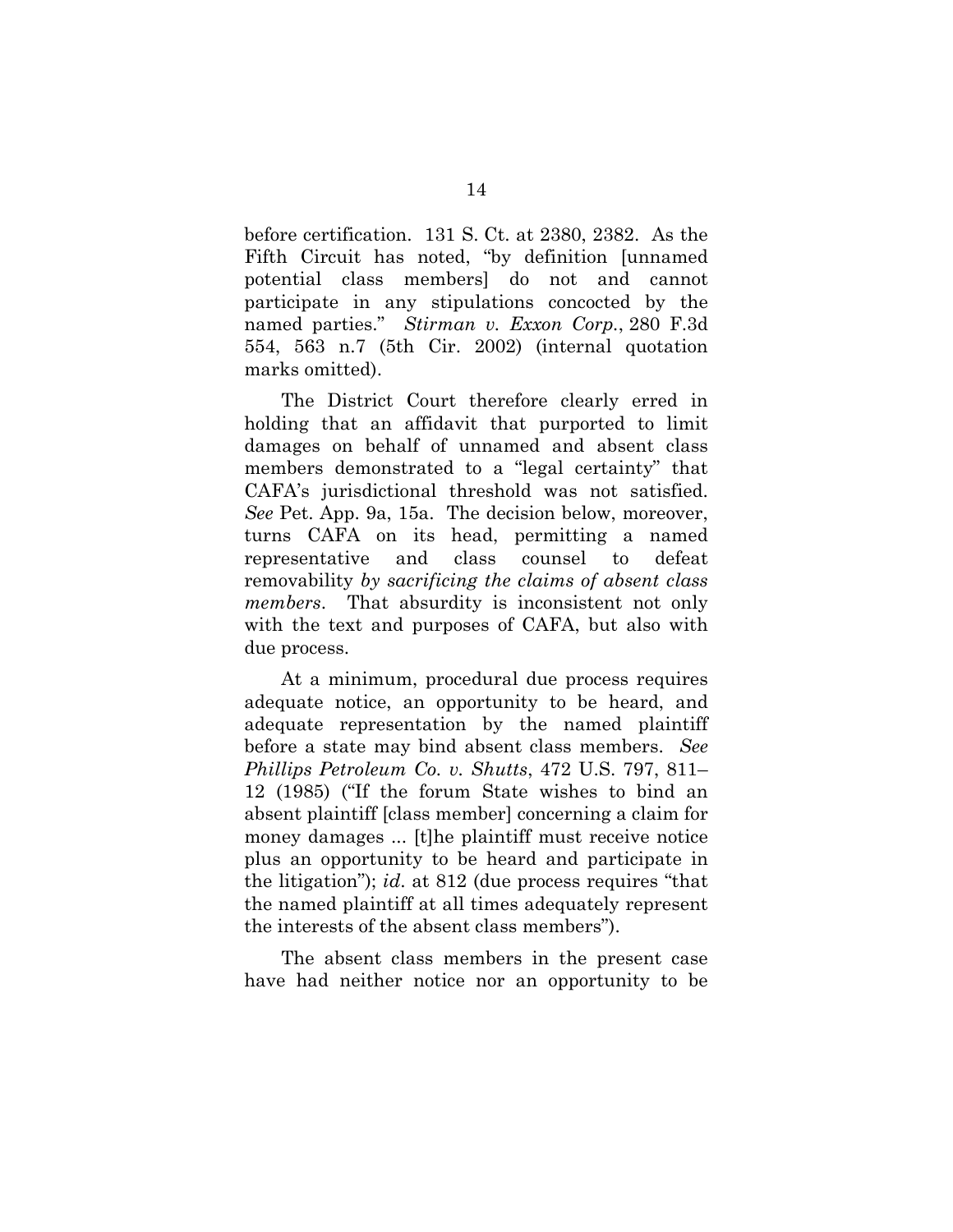heard on the damages issue. Moreover, a named plaintiff who stipulates away a large portion of class members' potential damages in favor of his forum of choice can hardly be considered an adequate representative. *See Rolwing*, 666 F.3d at 1070–71 (holding that named representative could bind absent class members to less than \$5 million of their \$12 million lawsuit in order to evade federal jurisdiction). There is an inherent conflict of interest between a named plaintiff who desires a state forum and absent class members whose damage claims must be sacrificed in order for the named plaintiff to secure that wish.

Due process requires that absent class members be afforded fair and adequate representation at all times. *See Hansberry*, 311 U.S. at 45. And the adequacy requirement secures this due process right as it "serves to uncover conflicts of interest between named parties and the class they seek to represent." *Amchem Prods., Inc. v. Windsor*, 521 U.S. 591, 625– 26 (1997); *see also Gen. Tel. Co. of Sw. v. Falcon,* 457 U.S. 147, 157–58 n. 13 (1982). Indeed, the absence of a material conflict of interest between named and absent class members is central to the adequacy inquiry: "[A] class representative must be part of the class and 'possess the same interest and suffer the same injury' as the class members." *E. Tex. Motor Freight Sys. Inc. v. Rodriguez*, 431 U.S. 395, 403 (1977) (quoting *Schlesinger v. Reservists Comm. to Stop the War*, 418 U.S. 208, 216 (1974)).

Where, as here, a class representative may obtain her favored state forum only by purporting to stipulate away the damages of absent class members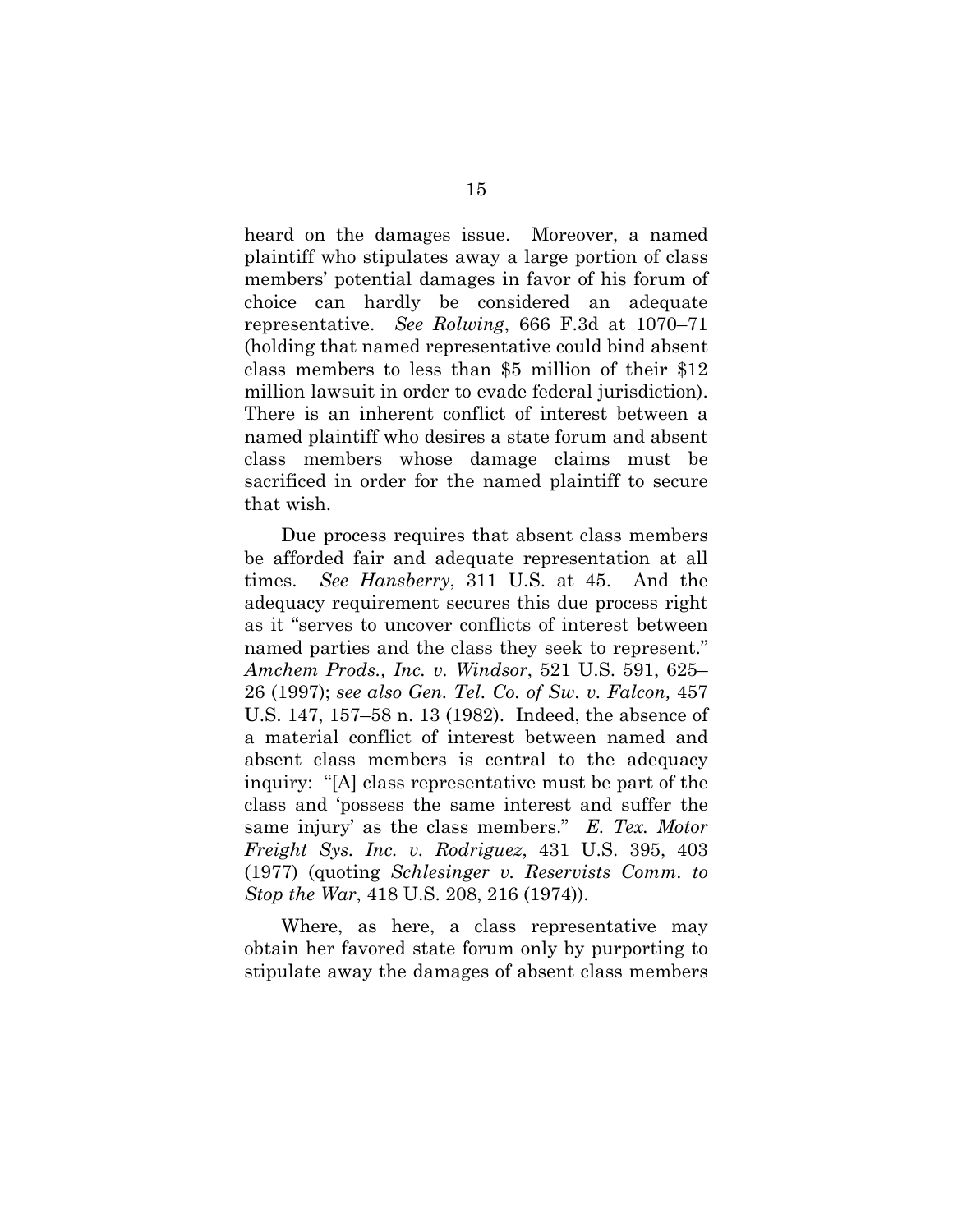there is a material conflict of interest. Such a representative is constitutionally inadequate because she does not "possess the same interest … as the class members." *E. Tex. Motor Freight*, 431 U.S. at 403 (internal quotation marks omitted). The representative, in other words, would have no incentive—indeed would be legally forbidden—to seek the entire amount of class damages. That conflict should preclude certification under Federal Rule of Civil Procedure 23 and the Due Process Clause. And, more to the point, it should make clear that the named plaintiff is in no position to adequately represent absent class members when it comes to stipulating away their damage claims.

In *Stirman v. Exxon Corp.*, 280 F.3d 554 (2002), for example, the Fifth Circuit held that the class representative was inadequate because she had "no incentive to fully litigate" the claims of unnamed class members. *Id.* at 563 n.7. A key factor in the Fifth Circuit's analysis was that the named representative had likely "forfeited the rights of some class members" by offering to stipulate to, among other things, "a four-year limit on seeking damages." *Id.*

So too here. By stipulating away a portion of the absent class members' damages in favor of his forum of choice, the named plaintiff has "forfeited the rights of some class members" and has "no incentive to fully litigate" their claims. *See id*. The named plaintiff has vowed to limit class damages to a fraction of their worth. This material conflict precludes the named plaintiff from serving as a constitutionally adequate representative for the precise purpose of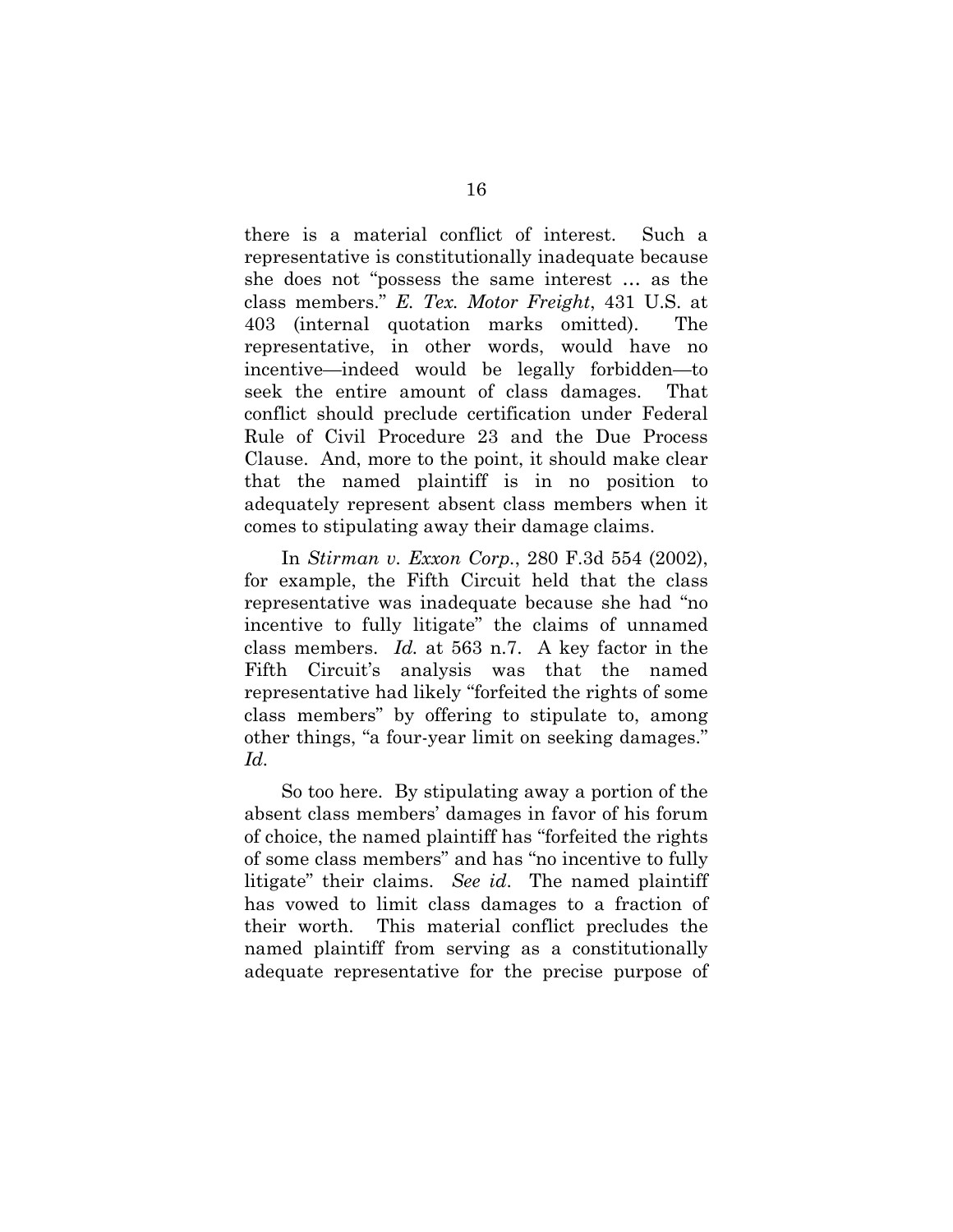stipulating away the ordinary entitlement to a full damages remedy. *See id.*

Further, the common class action practice of awarding incentives to named plaintiffs exacerbates the conflict of interest that arises when a named plaintiff stipulates away a large portion of class damages. *See Rodriguez v. W. Publ'g Corp.*, 563 F.3d 948, 958 (9th Cir. 2009) (incentive awards "are fairly typical in class action cases") (citing 4 William B. Rubenstein et al., *Newberg on Class Actions* § 11:38 (4th ed. 2008)). Incentive awards are intended to compensate class representatives for the time and effort they invested in the litigation, but they all too often compensate named representatives at an exorbitant rate relative to unnamed class members. *See Rodriguez,* 563 F.3d at 958–61. Indeed, incentive awards were one of the reasons Congress enacted CAFA. Congress found that "[c]lass members often receive little or no benefit from class actions, and are sometimes harmed, such as where ... (B) unjustified awards are made to certain plaintiffs at the expense of other class members." Pub. L. No. 109-2,  $\S$  2(a)(3), 119 Stat. 4.<sup>4</sup>

Incentive awards give class representatives whose ultimate award may bear little relation to the class award—an added inducement to compromise

 $\overline{a}$ 

<sup>4</sup> Congress has expressed concern with incentive awards in other contexts. For example, the Private Securities Litigation Reform Act of 1995 (PSLRA) forbids the granting of incentive awards to class representatives in securities class actions. *See* 15 U.S.C. § 78u-4(a)(2)(A)(vi).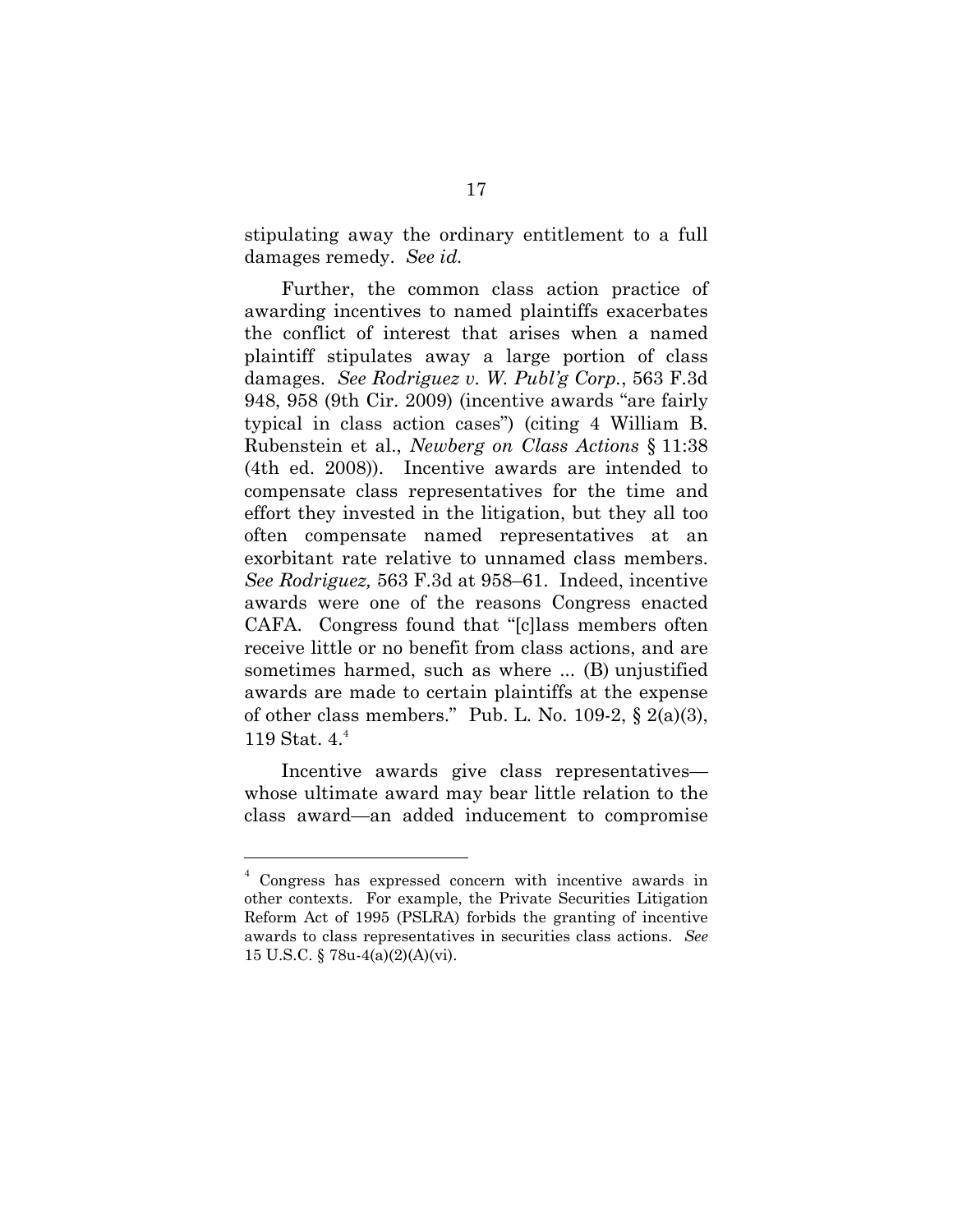the damage claims of absent class members. They may help to explain why a named plaintiff is content to stipulate away a portion of class damages. They thus create an "unacceptable disconnect" between the named representative and members of the class. *Rodriguez*, 563 F.3d at 958–61. As the Ninth Circuit has observed, when faced with the prospect of a lucrative incentive award, class representatives may be "more concerned with maximizing [their own] incentives" than with fully litigating the claims of absent class members. *Staton v. Boeing Co.,* 327 F.3d 938, 977–78 (9th Cir. 2003) (declining to approve settlement agreement with incentive  $awards$ ). $5$  But regardless of a named plaintiff's motivation, the inherent tension between the named plaintiff's desired forum and the interests of absent class members is fatal to the named class members' ability to stipulate away valuable rights of absent class members. *See E. Tex. Motor Freight*, 431 U.S. at 403.

In short, the District Court in this case erred by failing to recognize the fundamental difference between an individual and a representative action. While an individual plaintiff may make a decision informed by counsel to enter a binding agreement to limit damages in order to remain in state court, *see* 

 $\overline{a}$ 

<sup>&</sup>lt;sup>5</sup> Incentive awards also create at least the appearance of impropriety and may violate rules of professional conduct, which prohibit fee sharing among clients and their counsel. *See Rodriguez*, 563 F.3d at 958–61.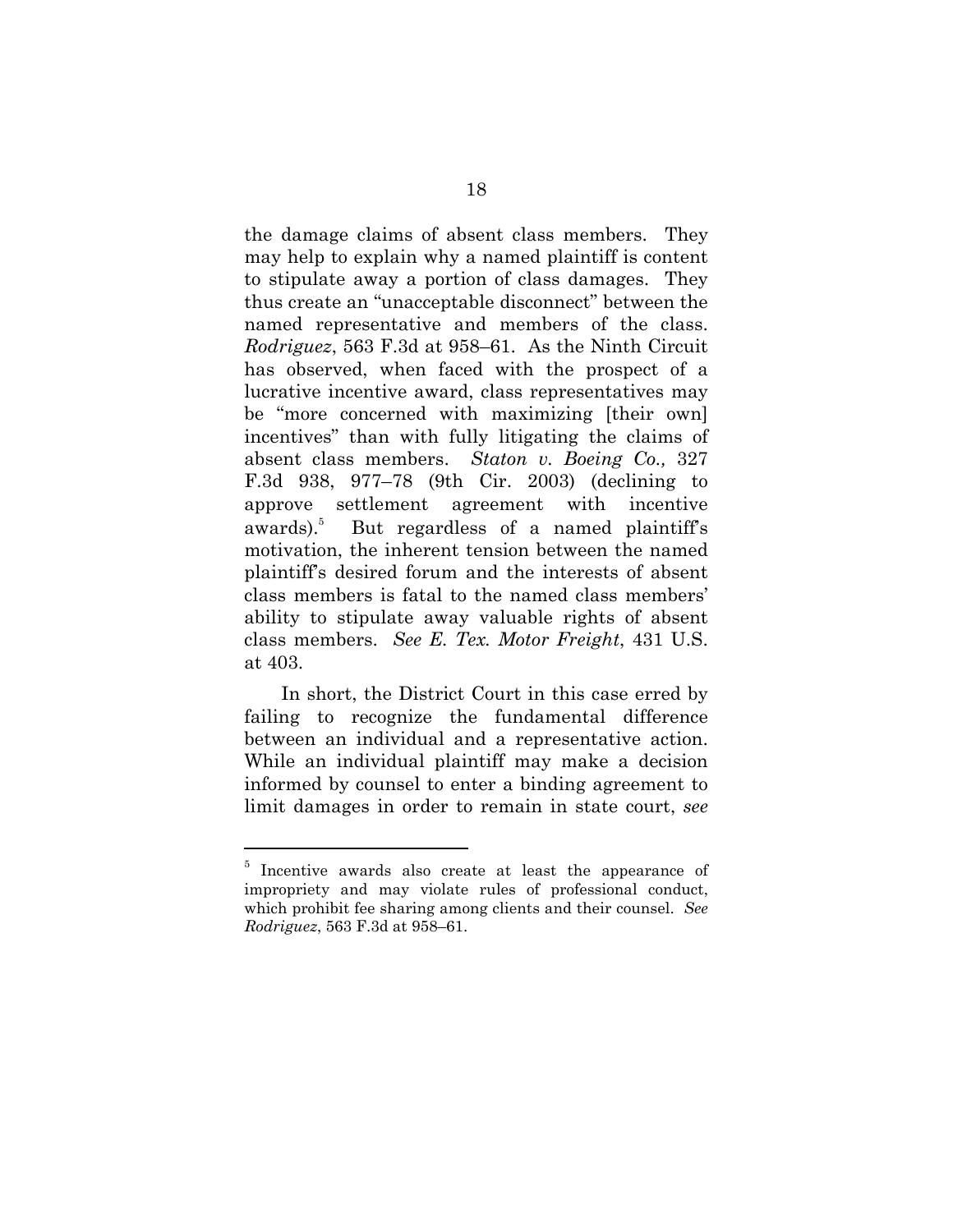*St. Paul*, 303 U.S. at 293–94, a putative class representative has no ability to provide such counsel to absent class members and no authority to bind absent class members to a fraction of their damages, *see Smith*, 131 S. Ct. at 2380–82.And any effort to give such a limitation binding effect would plainly violate the due process rights of proposed class members. As this Court explained in *Hansberry*, to permit a material conflict of interest to exist between the class representative and absent class members would afford opportunities "for the fraudulent and collusive sacrifice of the rights of absent parties." 311 U.S. at 45.

### **B. Allowing CAFA-Defeating Damages Stipulations Would Also Distort the Class-Action Device Generally and the Opt-Out Process in Particular.**

It is certainly no answer that absent class members with viable damages claims retain the option of opting out of the class after certification. To the contrary, the distorting effect of plaintiff's proposal on the class action device in general and the opt-out process in particular is yet an additional reason for rejecting it. The opt-out process is a necessary option for absent class members when it comes to a class action involving substantial damages. It is not a means to ameliorate glaring conflicts of interest or adequacy problems that render class treatment inappropriate.

The Due Process Clause guarantees absent class members the right to opt out of class litigation when the action is "predominantly" for money damages. *Phillips Petroleum*, 472 U.S. at 811–12 & n.3; *Wal-*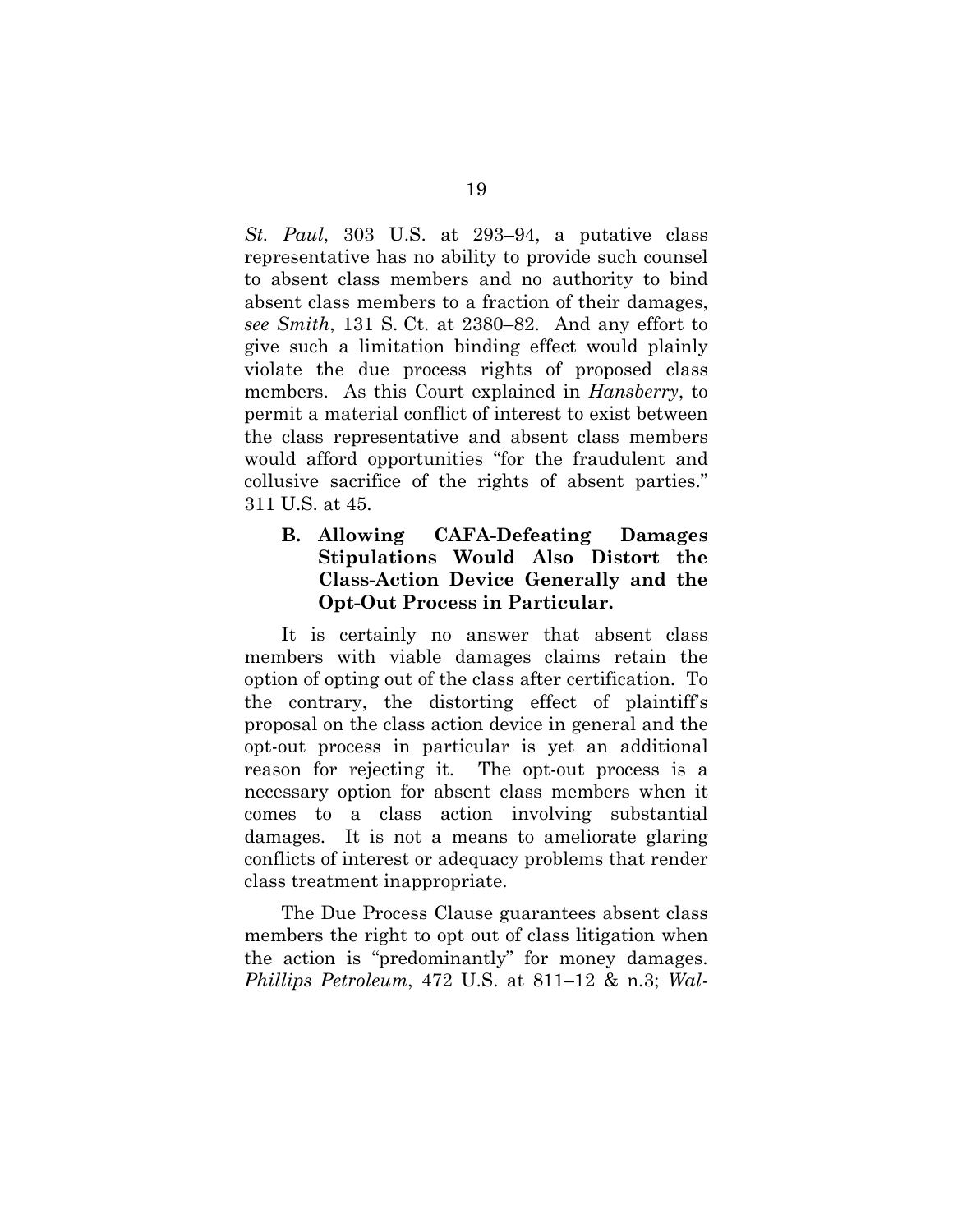*Mart Stores, Inc. v. Dukes*, 131 S. Ct. 2541 (2011); *AT&T Mobility LLC v. Concepcion*, 131 S. Ct. 1740, 1751 (2011) ("For a class-action money judgment to bind absentees in litigation, class representatives must at all times adequately represent absent class members, and absent members must be afforded notice, an opportunity to be heard, and a right to opt out of the class."). CAFA-defeating jurisdictional stipulations of the kind endorsed by the District Court pit the named plaintiff's desire to avoid federal court against the absent class members' right to seek full compensatory damages. That conflict of interest should preclude a named plaintiff who seeks to preserve a state forum from serving as an adequate representative of absent class members for purposes of stipulating limits on classwide relief. But if such stipulations were upheld, absent class members would have an artificial and unusual incentive to exercise their right to opt out of the class action. That result would not only defeat the purposes of CAFA but it would distort Rule 23 by eliminating the efficiencies that the class device promises to class plaintiffs and defendants alike.

The type of relief requested in a class action matters, as this Court underscored in *Wal-Mart*. As the Second Circuit has explained, "[w]here class-wide injunctive or declaratory relief is sought … there is a presumption of cohesion and unity between absent class members and the class representatives such that adequate representation will generally safeguard absent class members' interests and thereby satisfy the strictures of due process." *Robinson v. Metro-North Commuter R.R. Co.,* 267 F.3d 147, 165–66 (2d Cir. 2001). This "presumption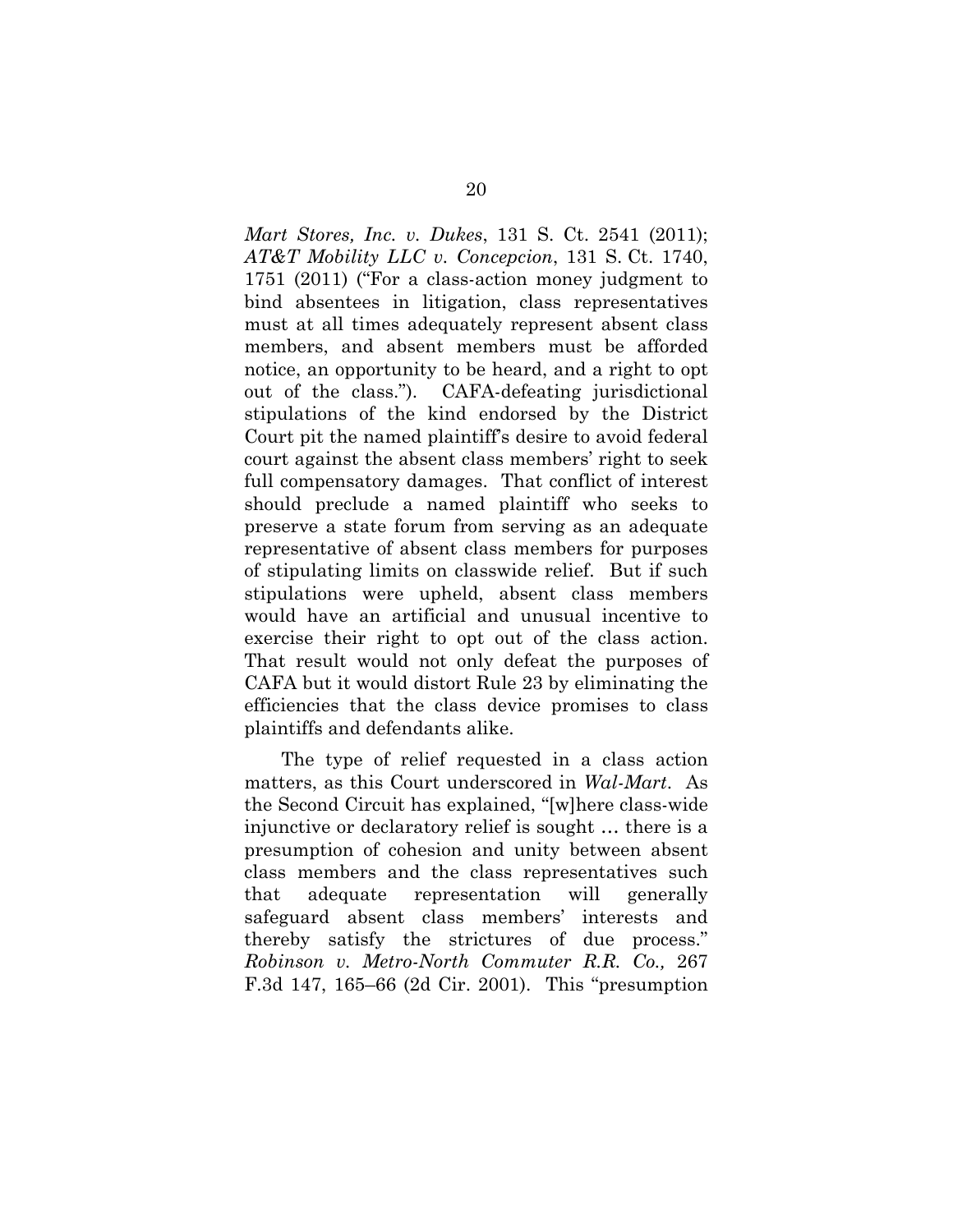of cohesion and unity" is permissible because such relief "does not vary based on the subjective considerations of each class member's claim, but 'flow[s] directly from a finding of liability on the … claims for class-wide injunctive and declaratory relief.'" *Id.* (quoting *Allison v. Citgo Petroleum Corp.*, 151 F.3d 402, 416 (5th Cir. 1998)).

In contrast, where, as here, compensatory damages are sought "the presumption of class homogeneity and cohesion falters." *Robinson*, 267 F.3d at 165. This is because the amount of individual damages suffered by class claimants may vary dramatically, depending on the circumstances and merits of each plaintiff's claim. *Id.* at 166. These individualized considerations give rise to divergent interests. *See id.* And since "members of a class seeking substantial monetary damages may have [such] divergent interests, due process requires that putative class members receive notice and an opportunity to opt out." *In re Veneman*, 309 F.3d 789, 792 (D.C. Cir. 2002) (citing Fed. R. Civ. P. 23(c)(2); *Robinson,* 267 F.3d at 165–66).

In compensatory damages actions, absent class members retain their right to pursue their claims separately where "active participation would better protect their individual interests." *Robinson*, 267 F.3d at 165–66. If this Court were to uphold the approach taken by the District Court in this case and allow stipulations that place artificial limits on class members' recovery if they remain in the class, an unusually high percentage of absent class members would benefit from exercising their constitutional right to opt out of the representative suit. *See In re*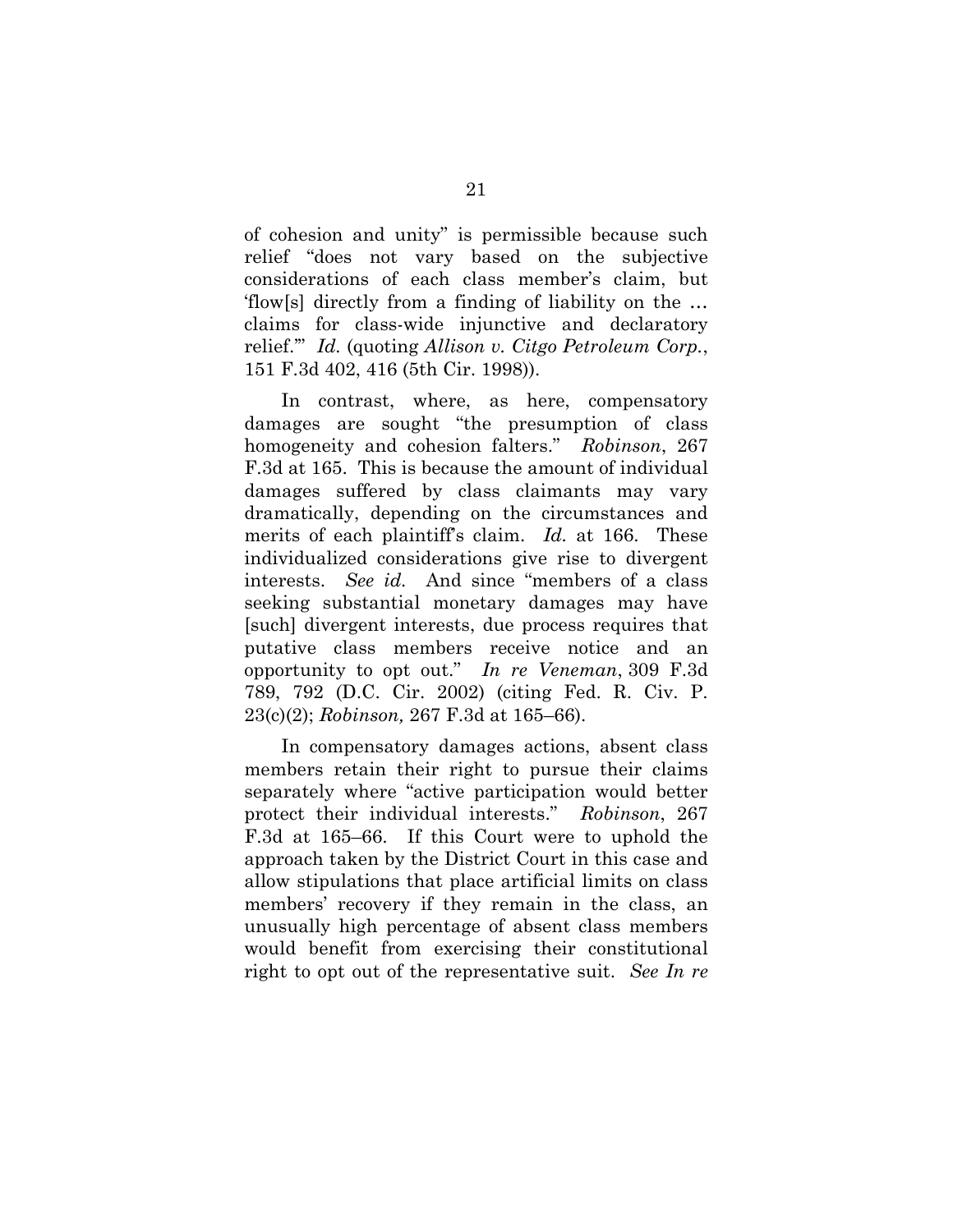*Silicone Gel Breast Implant Prods. Liab. Litig.*, No. CV-92-P-10000-S, 1994 WL 578353, at \*6 (N.D. Ala. Sept. 1, 1994) (noting that approximately 5% of a class had opted out of a settlement because "they believed they could recover more through individual litigation than under the settlement"). This artificial inflation of the opt-out right would in turn dismantle the very benefits of class action litigation and undermine the goals of CAFA.

The utility of the class action device hinges on efficiency and aggregation. As Congress found in enacting CAFA, "[c]lass-action lawsuits are an important and valuable part of the legal system when they permit the fair and *efficient* resolution of legitimate claims of numerous parties *by allowing the claims to be aggregated into a single action* against a defendant that has allegedly caused harm." CAFA  $\S 2(a)(1)$ , 28 U.S.C.  $\S 1711$  note (emphases added). Thus, aggregation, or the "efficiency and economy of litigation" is "a principal purpose of the [class action] procedure." *American Pipe & Constr. Co. v. Utah*, 414 U.S. 538, 553 (1974). And the purpose of Rule 23(b)(3) damages suits in particular is to "achieve economies of time, effort, and expense and promote … uniformity of decision as to persons similarly situated, without sacrificing procedural fairness or bringing about other undesirable results." *Amchem Prods.*, 521 U.S. at 615 (quoting Adv. Comm. Notes, 28 U.S.C. App., p. 697).

Representative litigation can improve the efficiency and economy of litigation in several ways. First, the aggregation of claims decreases the expense and dead-weight loss of repetitive trials. *See*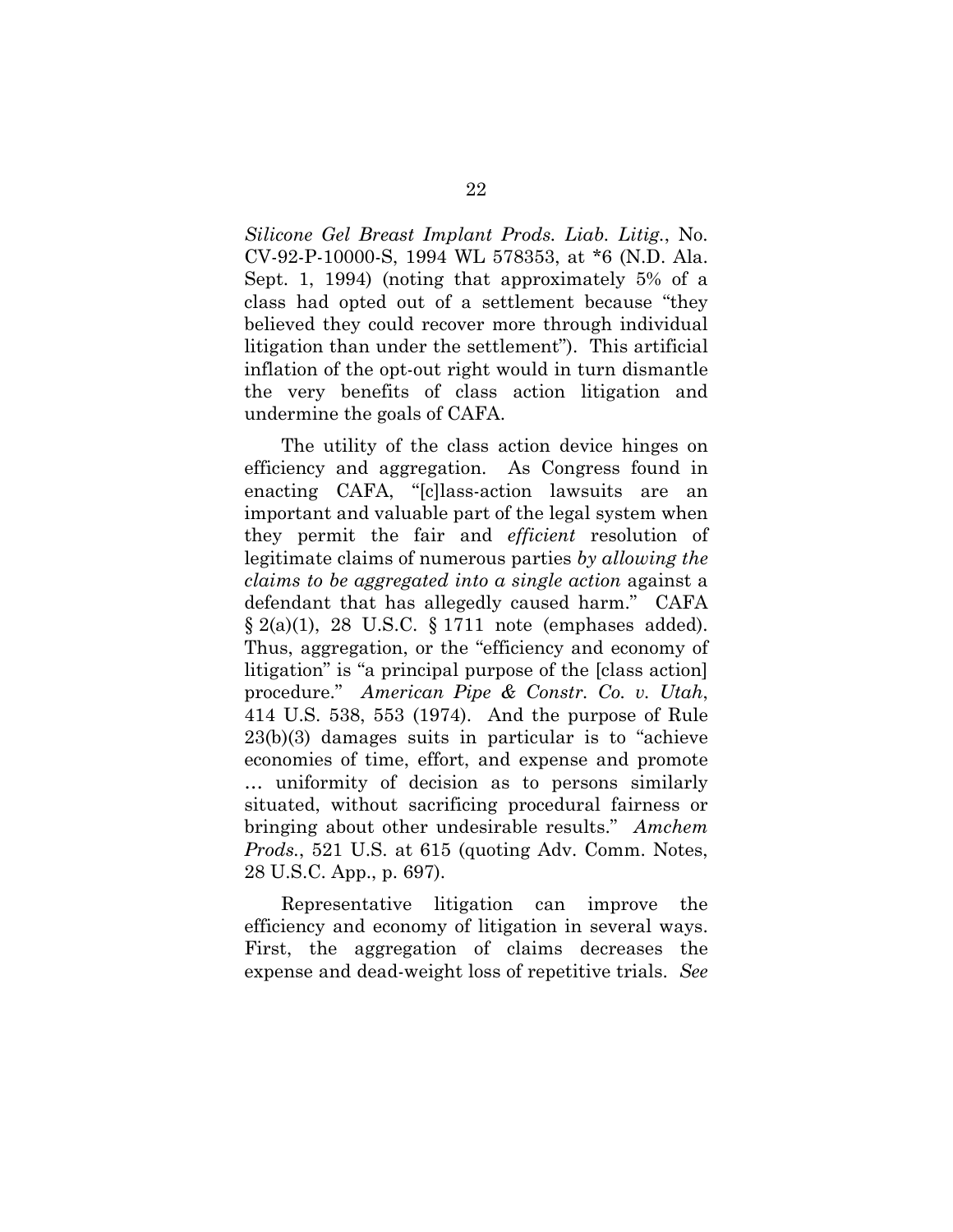*Valentino v. Carter-Wallace, Inc.*, 97 F.3d 1227, 1234 (9th Cir. 1996). Representative litigation may also solve the problem of small recoveries by aggregating "relatively paltry potential recoveries" into "something worth someone's (usually an attorney's) labor." *Amchem Prods.*, 521 U.S. at 617. A class action can additionally improve efficiency in so-called "limited fund cases." *Ortiz v. Fibreboard Corp.*, 527 U.S. 815, 839 (1999). In such cases, the centralization of claims in one forum allows a court to divide limited assets equitably among prevailing class plaintiffs. Finally, the class action device achieves efficiency when it minimizes the potential for divergent outcomes and inconsistent verdicts.

The opt-out right runs counter to the overall goal of efficiency by allowing individual class members to force individual trials with the possibility of divergent outcomes. In the normal course, however, the incentives to opt out in properly certified class actions are relatively limited so that the opt-out right secures the rights of individual class members without sacrificing the overall efficiency justification for the class action device. But the creation of artificial incentives to opt out distorts that balance and creates the possibility that defendants will face both class actions and numerous individual actions. The prospect that artificial limitations of damages will induce a large number of absent class members to opt out may well "defeat[] the policies behind Rule 23 class actions." *Tedesco v. Mishkin*, 629 F. Supp. 1474, 1483 (S.D.N.Y. 1986).

Indeed, not only do such artificial incentives to opt out create the prospect of duplicative individual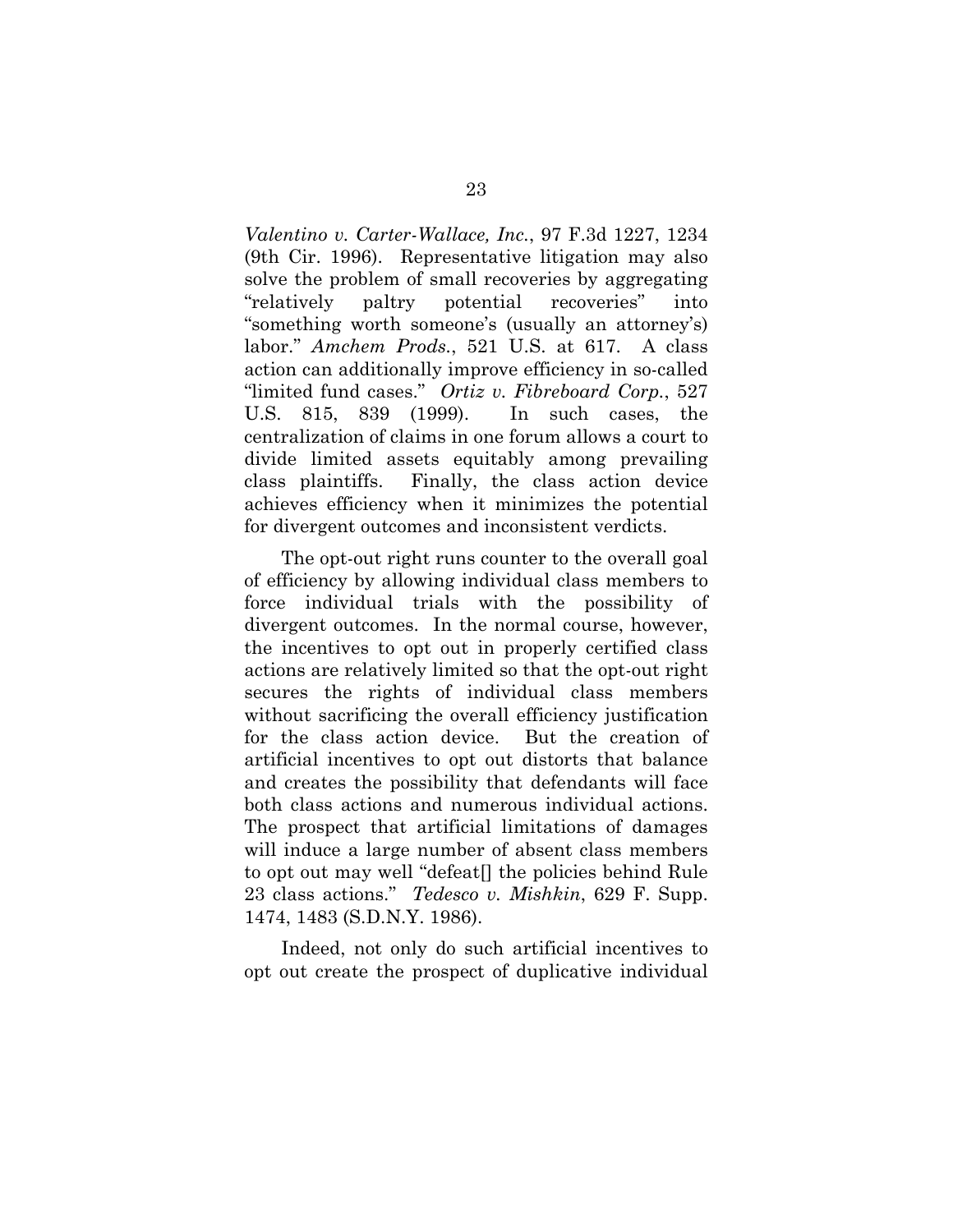trials, they also threaten the viability of any class settlement "by destroying its ability to provide the defendant with global peace." Michael Perino, *Class Action Chaos? The Theory of the Core and an Analysis of Opt Out Rights in Mass Tort Class Actions*, 46 Emory L.J. 85, 95 (1997). During settlement discussions in the asbestos litigation, for example, one defendant, Continental Insurance, "made it clear from the beginning that it would only entertain a global settlement if the settlement brought 'total peace.'" *In re Asbestos Litig.*, 90 F.3d 963, 970 (5th Cir. 1996). Continental "was unwilling to pay billions in settlement and forego its substantial arguments against coverage without the assurance that it did not face unknown liabilities in the future." *Id*.; *see also Wal-Mart Stores, Inc. v. Visa U.S.A., Inc.*, 396 F.3d 96, 106 (2nd Cir. 2005) ("Practically speaking, class action settlements simply will not occur if the parties cannot set definitive limits on defendants' liability.") (internal quotation marks omitted); *Laughman v. Wells Fargo Leasing Corp.*, 1997 WL 567800, at \*1 n.1 (N.D. Ill. Sept. 2, 1997) (defendant would withdraw from settlement if more than 2,000 class members opted out); *In re Silicone Gel Breast Implant Prods.*, 1994 WL 578353, at \*6 (the potential for a large number of opt-outs "raises the specter that one or more defendants may elect to withdraw from the settlement in view of risks and costs of potential litigation with these claimants").

The decision below threatens the very aggregation and efficiency rationales that justify representative actions. If this Court affirms and allows a named plaintiff to stipulate away a large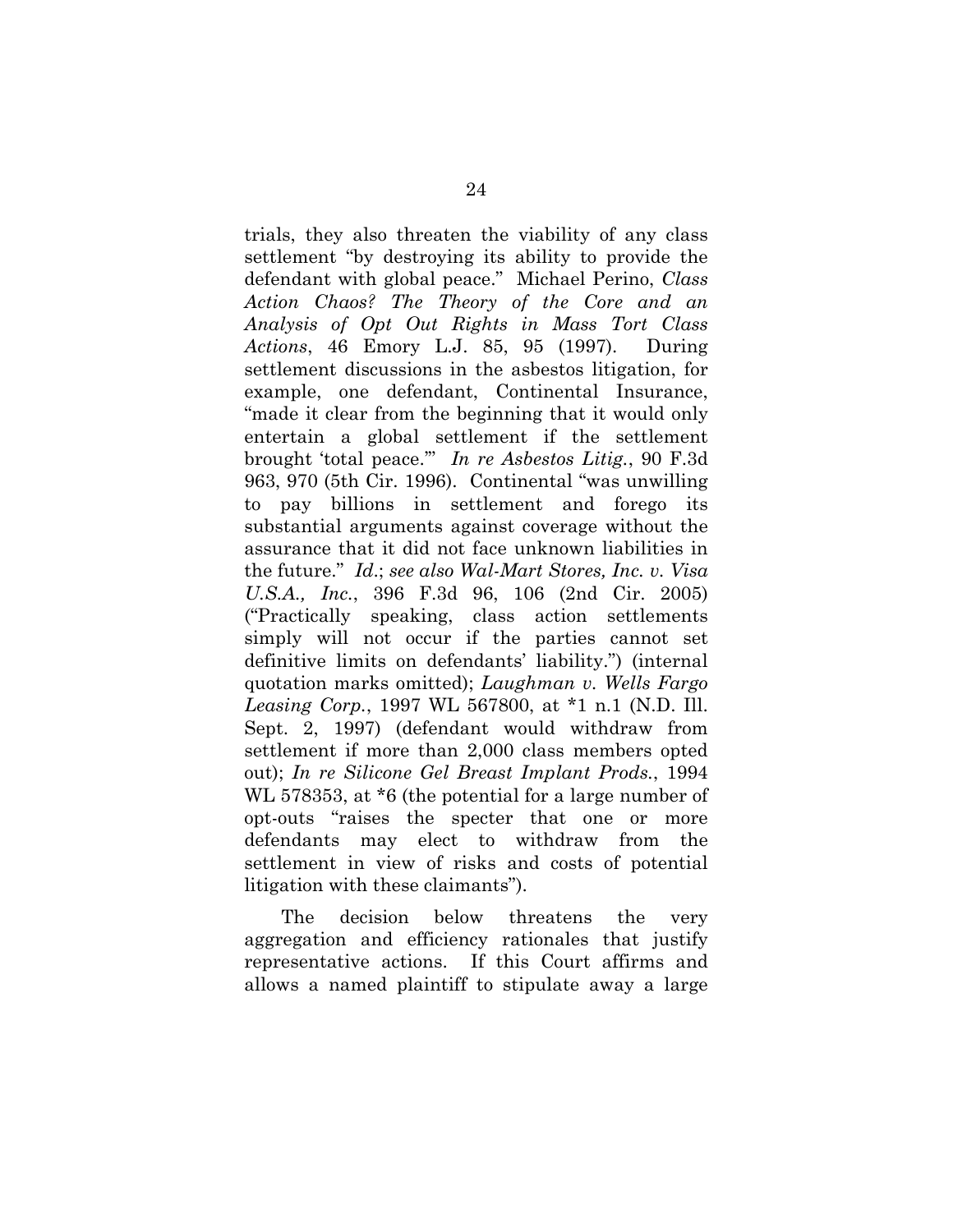portion of class damages, absent class members would have an unusual incentive to exercise their constitutionally guaranteed right to opt out of the action in order to protect their own interests. This opt-out incentive would in turn destroy the very aggregation and efficiency rationales behind class action litigation, to the detriment of plaintiffs, defendants, and the state and federal court systems.

**C. To Enforce Damage Stipulations Would Invite Collateral Attacks that Would Further Undermine the Underlying Purposes of the Class Action Device and CAFA.** 

If this Court were to sanction the District Court's approach and bind absent class members to a damage award that puts the named plaintiff's interest in preserving a state forum ahead of absent class members' interest in a full recovery, it would invite collateral attack upon collateral attack and obviate the core purposes of the class action device. As noted, enforcing a damage limitation that pits the named class representative's (or his lawyer's) desire to be in state court against the potential recovery of absent class members presents an impermissible conflict that impairs the due process rights of absent class members. *See supra* pp. 11–17. Once a class action has run its course and resulted in either judgment or settlement (at possibly pennies on the dollar of recovery due to the class representative's stipulation), absent class members will have an undoubted incentive to mount collateral due process challenges to any such judgment or settlement. If absent class members are not bound by stipulations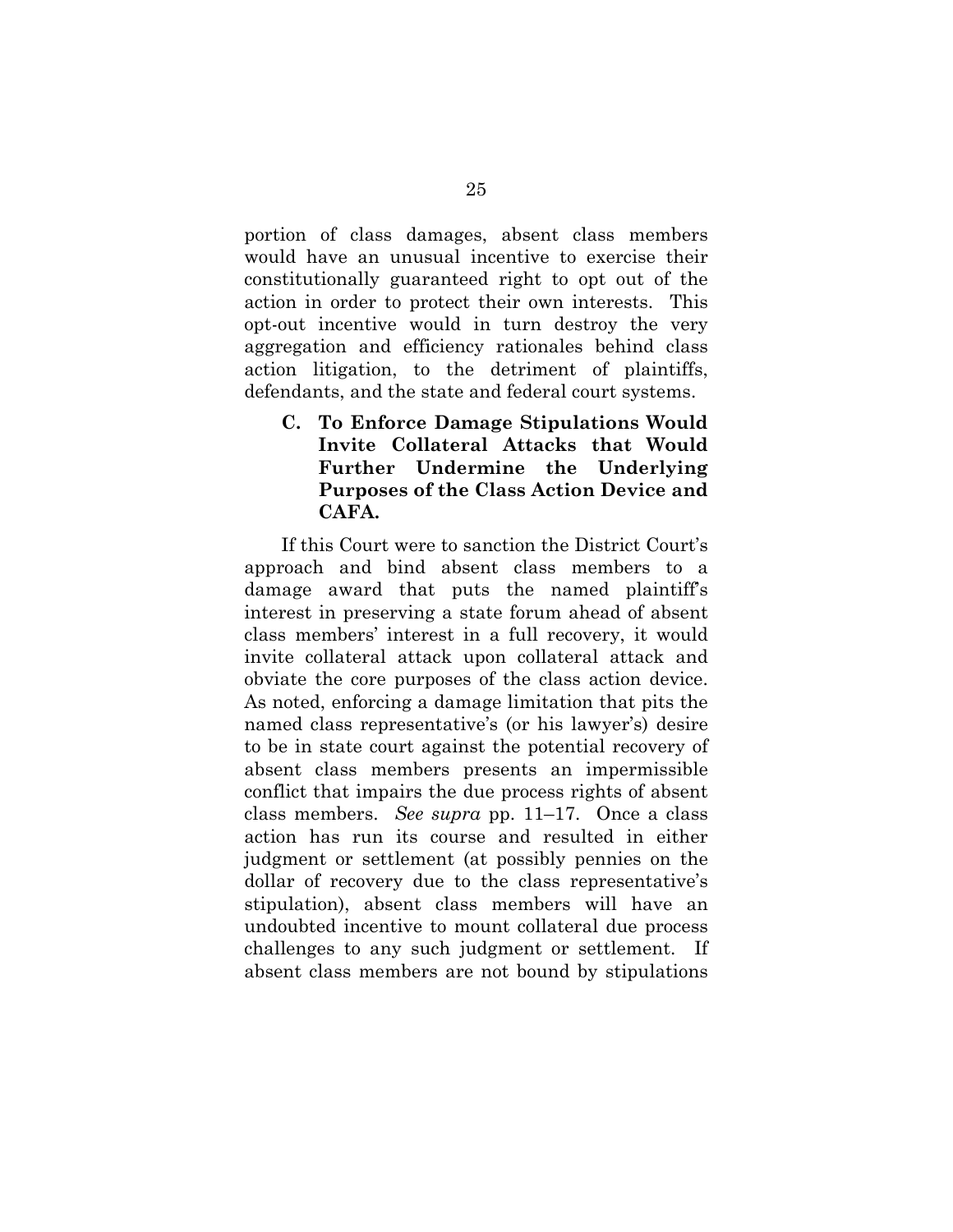entered into by lawyers laboring under inherent conflicts of interest, the "efficiency and economy of litigation which is a principal purpose of the [class action] procedure," *American Pipe*, 414 U.S. at 553, would be sacrificed. But however such collateral challenges are ultimately resolved, the very fact that they are likely undermines the efficiency rationale of the class action device, not to mention CAFA's promise that defendants facing serious exposure to a class will have a federal forum, not a state forum and multiple follow-on collateral cases.

Rules of finality serve an important function in our Anglo-American judicial system. They act to conserve judicial resources, protect litigants from multiple lawsuits, and facilitate certainty. *See Montana v. United States*, 440 U.S. 147, 153–54 (1979). Generally speaking, the "principles of res judicata, or claim preclusion, apply to judgments in class actions as in other cases." *Juris v. Inamed Corp.*, 685 F.3d 1294, 1312 (11th Cir. 2012) (quoting *Twigg v. Sears, Roebuck & Co.*, 153 F.3d 1222, 1226 (11th Cir. 1998)). Indeed, the very purpose of the class action device is to dispose of numerous claims within one, efficient proceeding. *See Amchem Products*, 521 U.S. at 615. Thus, the strong public policy favoring the finality of judgments "is particularly muscular in class action suits." *Ehrheart v. Verizon Wireless*, 609 F.3d 590, 593 (3rd Cir. 2010); *see also King v. S. Cent. Bell Tel. & Tel. Co.*, 790 F.2d 524 (6th Cir. 1986).

Yet while finality principles routinely apply to representative litigation they are informed by another principle of general application: An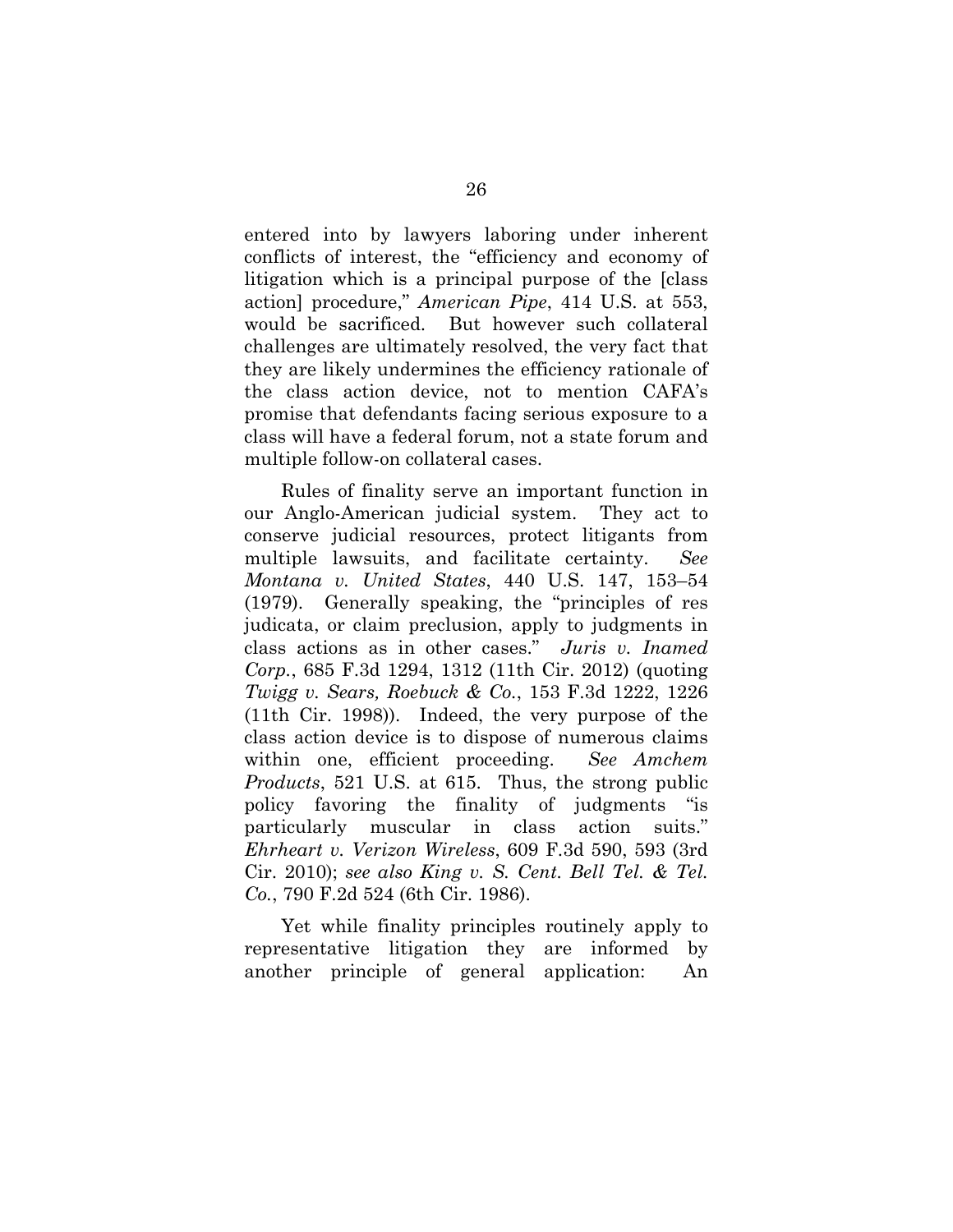individual may not be bound by a judgment in which he is not a party. *Taylor v. Sturgell*, 553 U.S. 880, 898 (2008); *see also Pennoyer v. Neff*, 95 U.S. 714, 714 (1877). To enforce a judgment against an absent party who did not receive adequate representation would violate due process. *Id.*; *Hansberry*, 311 U.S. at 41; *Parklane Hosiery Co., Inc. v. Shore*, 439 U.S. 322, 327 n.7 (1979).

The class action, then, is an exception to the general rule that non-parties are not bound, but the exception depends critically on absent class members receiving adequate representation. *Taylor*, 553 U.S. at 900; *Smith*, 131 S. Ct. at 2380 ("[U]nnamed members of a class action [may] be bound, even though they are not parties to the suit."); *Cooper v. Fed. Reserve Bank of Richmond*, 467 U.S. 867, 874 (1984) ("[U]nder elementary principles of prior adjudication a judgment in a properly entertained class action is binding on class members in any subsequent litigation."). As this Court explained in *Hansberry v. Lee*, "where the interests of those not joined are of the same class as the interests of those who are, and where it is considered that the latter fairly represent the former in the prosecution of the litigation of the issues in which all have a common interest, the court will proceed to a decree." 311 U.S. at 41–42.

As a result, while class action judgments generally bind absent class members, there is an exception to this rule: "Before the bar of claim preclusion may be applied to the claim of an absent class member, it must be demonstrated that invocation of the bar is consistent with due process."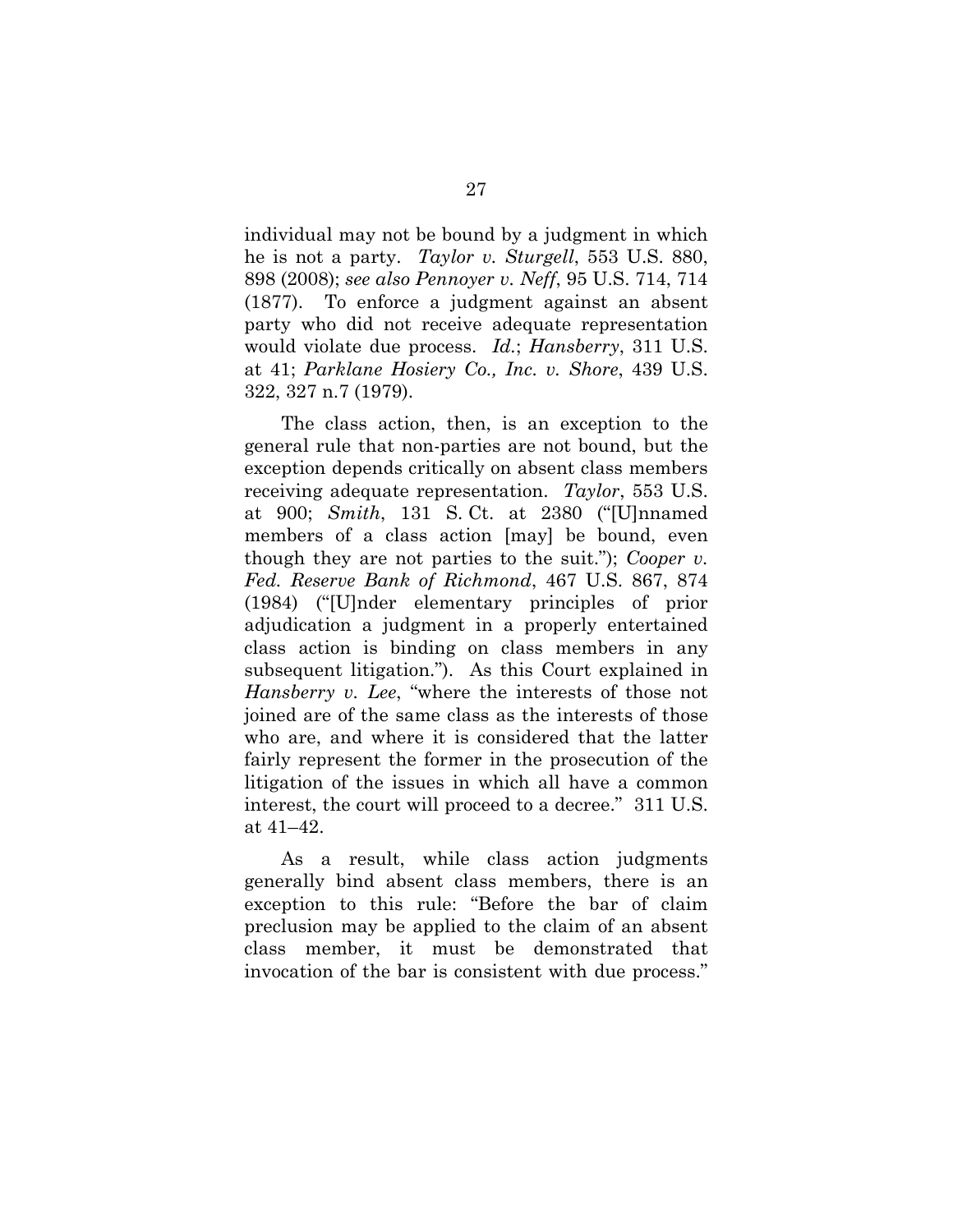*Juris*, 685 F.3d at 1312 (citation omitted). Accordingly, an absent class member "may collaterally attack the prior judgment on the ground that to apply claim preclusion would deny him due process." *Id.* at 1312–13 (citations omitted); *see also*  3 William B. Rubenstein et al., *Newberg on Class Actions* § 8:30 (4th ed. 2011) ("A right of collateral attack, through which the essential fairness of a judgment is questioned during subsequent litigation, remains a potential limitation on the binding effect of determinations in representative actions.").

If this Court were to enforce damage stipulations that pit the named class representative's desire to evade federal court against the full recovery of absent class members, collateral due process challenges would be sure to follow. The outcome of those challenges is far from certain: Over the last decade, a split of authority has developed regarding the proper scope of collateral review. *Juris*, 685 F.3d at 1314 n.16; *see also* Patrick Woolley, *Collateral Attack and the Role of Adequate Representation in Class Suits For Money Damages*, 58 U. Kan. L. Rev. 917, 917 (2010) ("Over the last decade, debate has raged over whether an absent class member may attack a class judgment for inadequate representation in subsequent litigation.").

Traditionally, courts permitted an inadequately represented class member to collaterally attack a class action. *See* Woolley, *supra* at 918–19; 18A Charles Alan Wright et al., *Federal Practice and Procedure* § 4455, at 485 (2002) ("It has long been the general understanding that only adequate representation can justify preclusion against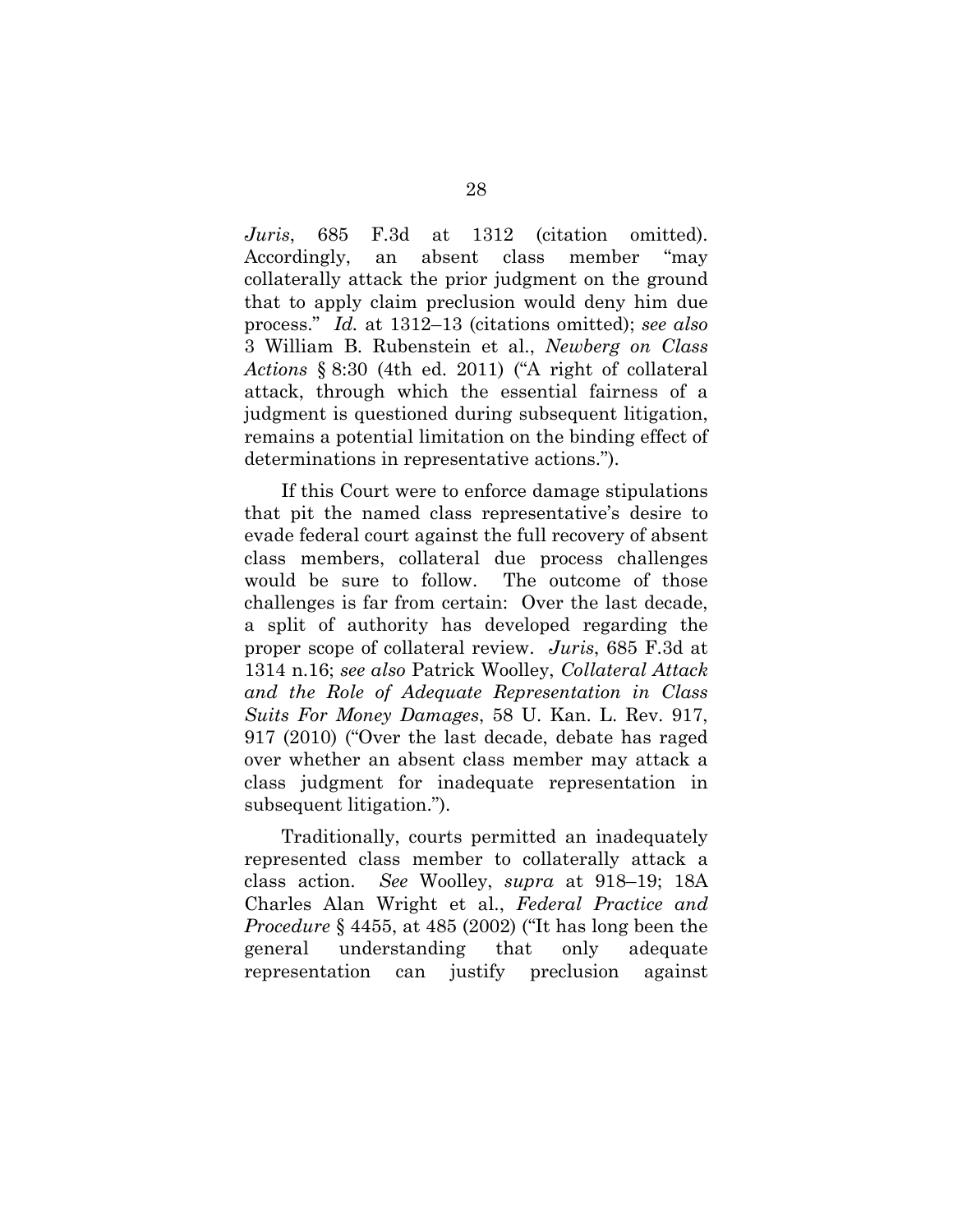nonparticipating class members."). Yet more recent decisions suggest that absent class members may not relitigate due process issues that were raised and rejected by the certification court. *See Juris*, 685 F.3d at 1314 n.16; *Epstein v. MCA, Inc.*, 179 F.3d 641, 648 (9th Cir. 1999) ("Simply put, the absent class members; due process right to adequate representation is protected not by collateral review, but by the certifying court initially, and thereafter by appeal within the state system and by direct review in the United States Supreme Court."); *In re Diet Drugs Prods. Liab. Litig.*, 431 F.3d 141, 146 (3rd Cir. 2005) ("Once a court has decided that the due process protections did occur for a particular class member or group of class members, the issue may not be relitigated.")*.*

Other courts, however, still sanction more broadranging collateral review. *See Stephenson v. Dow Chem. Co.*, 273 F.3d 249, 257–61 (2d Cir. 2001), *judgment affirmed in part, vacated in part on other grounds by Dow Chemical Co. v. Stephenson*, 539 U.S. 111 (2003) (permitting collateral attack); *Gonzales v. Cassidy*, 474 F.2d 67, 72–73 (5th Cir. 1973) (reviewing certifying court's determination that class representatives were adequate); *Hege v. Aegon USA, LLC*, 780 F. Supp. 2d 416, 429 (D.S.C. 2011) (reviewing whether the notice and representation given absent plaintiffs was constitutionally sufficient).

In the end, the exact scope of collateral review is less important than the reality that artificial constraints on the recovery of absent class members based on stipulations entered by named plaintiffs is a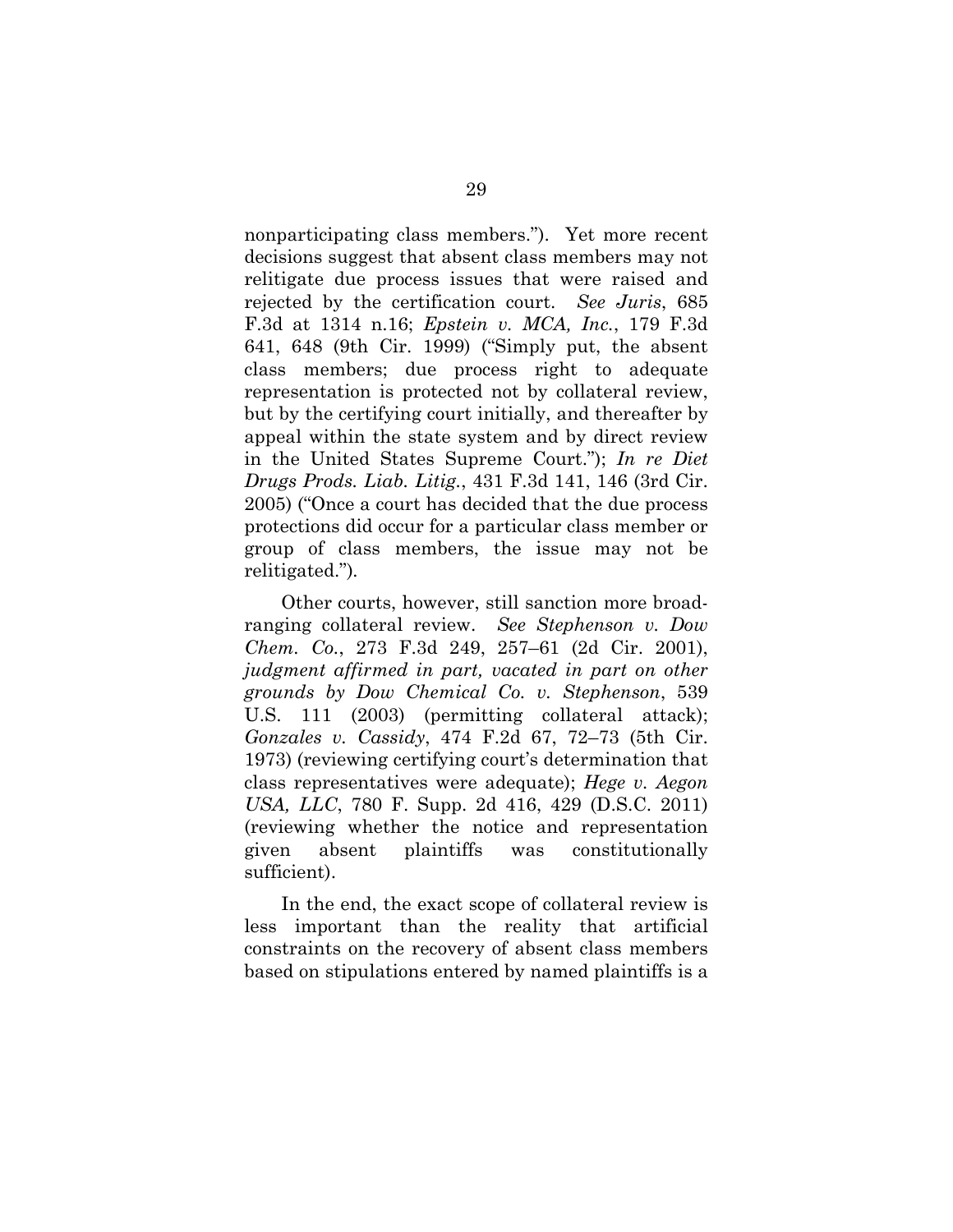recipe for collateral attacks. The greater the discount imposed to avoid a federal forum, the more likely such inefficient collateral litigation will ensue. Certainly a rule that has been applied to permit a named plaintiff to stipulate away approximately 60% of class recovery, *see Rolwing*, 660 F.3d at 1070–71 (permitting the named plaintiff to limit \$12 million class action to less than \$5 million) will inevitably raise serious due process challenges on collateral review. *See Nevada v. United States*, 463 U.S. 110, 135 n. 15 (1983) (citing *Hansberry*, 311 U.S. at 44 for the rule "that persons vicariously represented in a class action could not be bound by a judgment in the case where the representative parties had interests that impermissibly conflicted with those of persons represented"); *Taylor*, 553 U.S. at 900 ("[A] party's representation of a nonparty is 'adequate' for preclusion purposes only if, at a minimum: (1) the interests of the nonparty and her representative are aligned, and (2) either the party understood herself to be acting in a representative capacity or the original court took care to protect the nonparty's interests.") (internal citations omitted).

If this Court were to permit class representatives to bind absent class members to a damage award grounded in nothing other than CAFA's jurisdictional threshold, it would invite a plethora of due process challenges after judgment. The weighty due process issues raised by such attacks threaten the finality of class action settlements and judgments alike. The resulting uncertainty would undermine the class action procedure in general and settlement efforts in particular. *See Visa U.S.A., Inc.*, 396 F.3d at 106 ("Practically speaking, class action settlements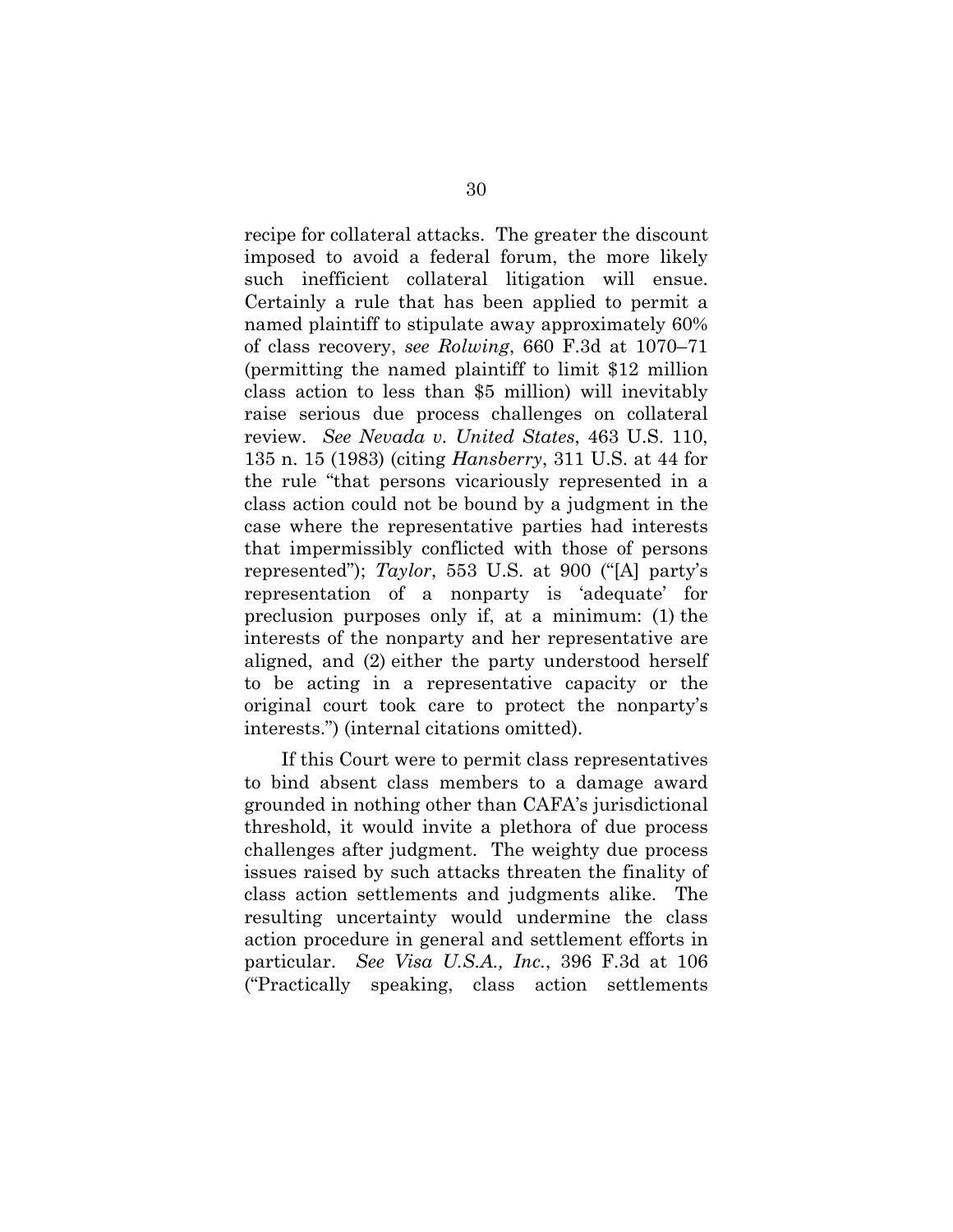simply will not occur if the parties cannot set definitive limits on defendants' liability.") (internal quotation marks omitted).

### **CONCLUSION**

The decision below endorses the very sort of gamesmanship that CAFA was designed to eliminate. Congress believed that large class actions involving minimal diversity were suits of national importance that belonged in federal court. CAFA,  $\S 2(a)(4)(A)$ , 28 U.S.C. § 1711 note. And as the Sixth Circuit recently noted, "CAFA was clearly designed to prevent plaintiffs from artificially structuring their suits to avoid federal jurisdiction." *Freeman*, 551 F.3d at 407–08.

In this case, there is no dispute that the statutory predicates of CAFA—minimal diversity and a \$5 million amount-in-controversy—are satisfied. As such, the defendant in this case is entitled to remove to federal court. *See Smith*, 131 S. Ct. at 2382 (CAFA "enables defendants to remove to federal court any sizable class action involving minimal diversity of citizenship"). Yet the District Court endorsed an approach that allowed the named plaintiff and his lawyers to opt out of federal jurisdiction—and all at the expense of absent class members and the policy goals underlying CAFA. S. Rep. No. 109-14 at 5, 2005 U.S.C.C.A.N. at 6 (CAFA was enacted to "make it harder for plaintiffs' counsel to 'game the system' by trying to defeat federal jurisdiction"). This Court should send a clear signal that class representatives cannot sacrifice the damages claims of absent class members in favor of their forum of choice or otherwise artificially